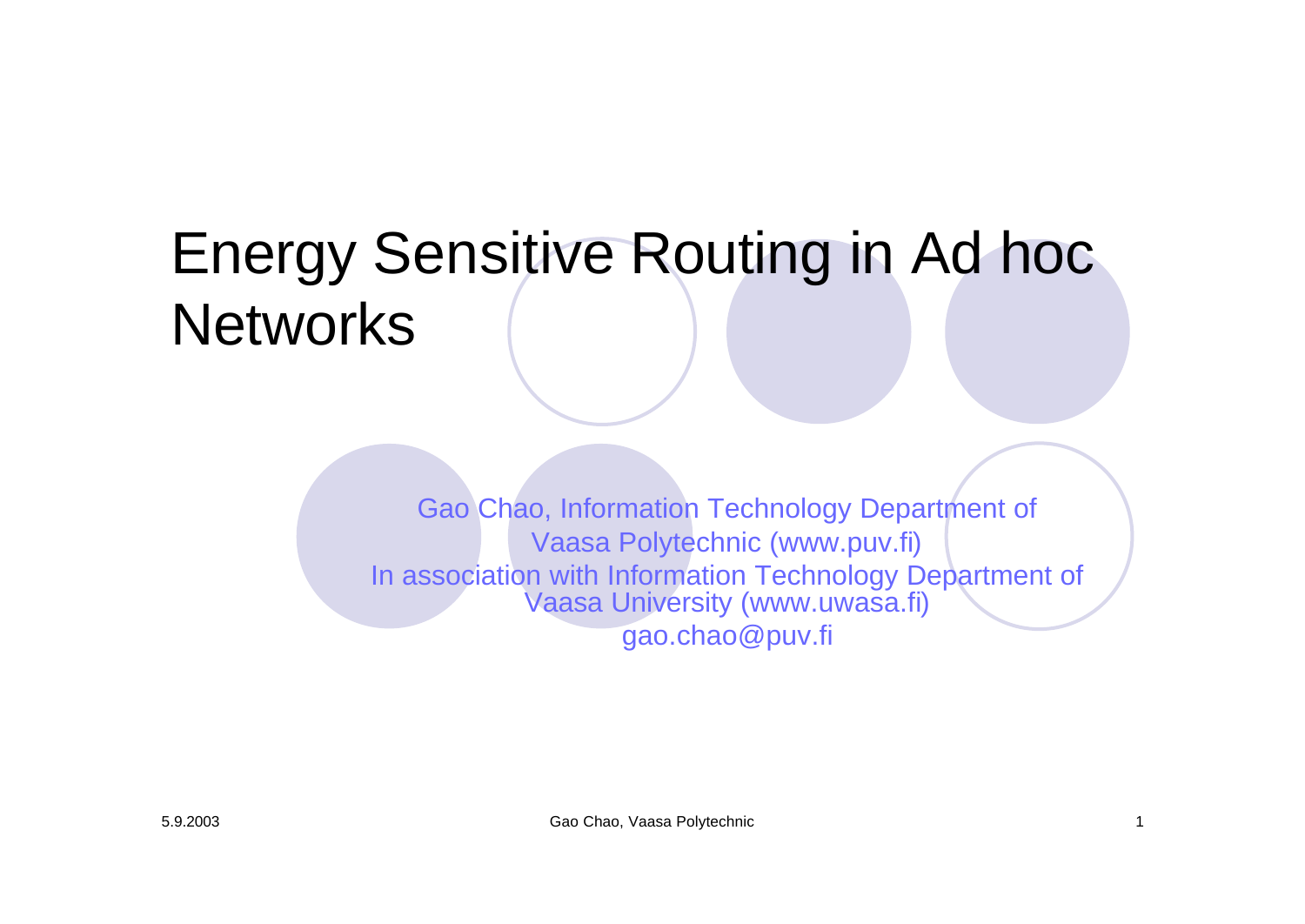# Table of Contents

- Introduction to Ad hoc Networks
	- O Definition
	- O Physical Layer
	- O MAC Layer
	- ° Multihop
- **Ad hoc Routing** 
	- O Proactive Routings
	- O Reactive Routings
- **Energy Consideration in Ad hoc Routing**
- Q/A and Discussion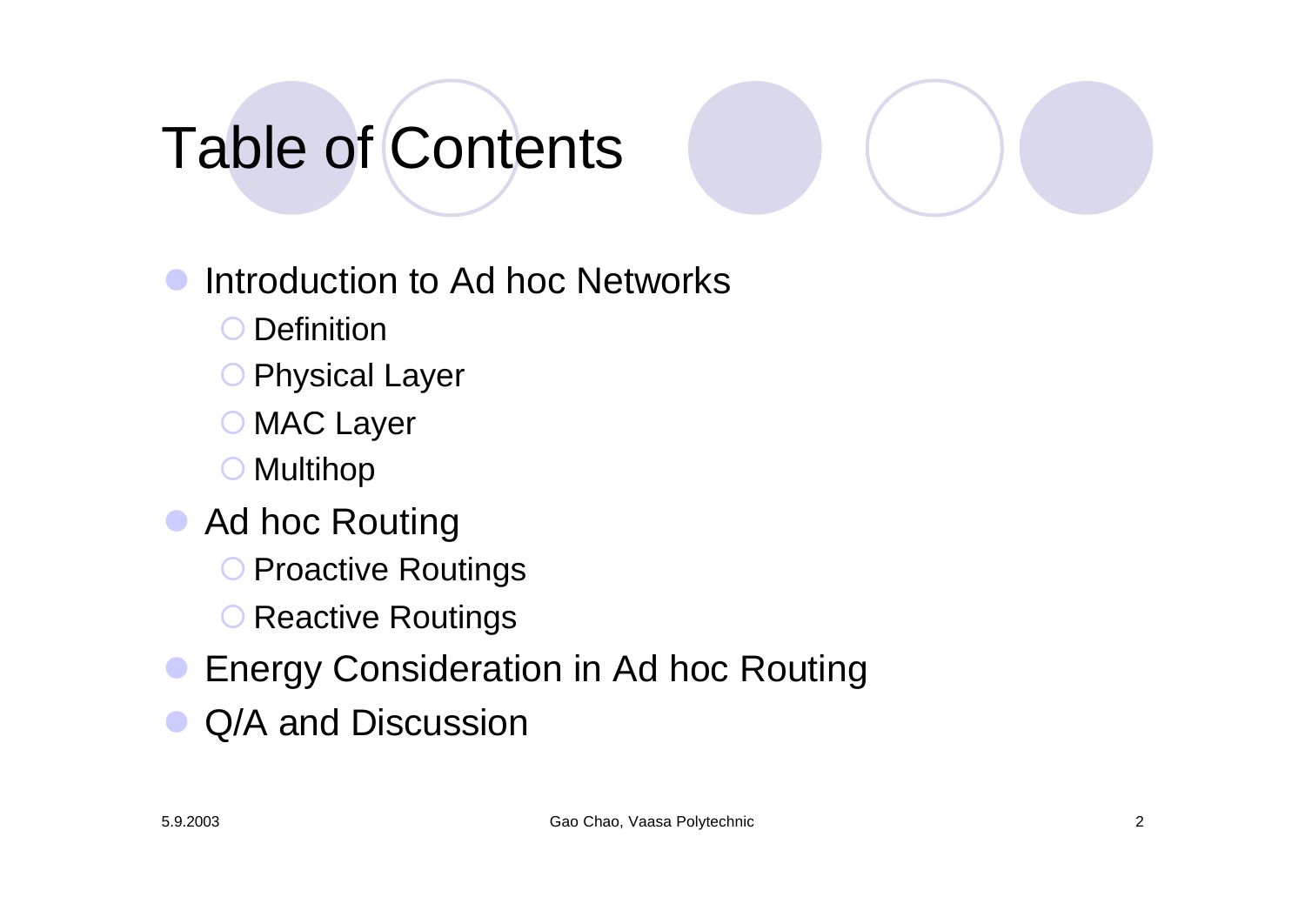#### Ad hoc Networks – Wireless without Infrastructure

- Wireless networks work without any central administration.
- Comparing to mobile cellular telephone systems, ad hoc networks have smaller cover range.
- Ad hoc is generally packet-switch system.
- l IEEE 802.11 standards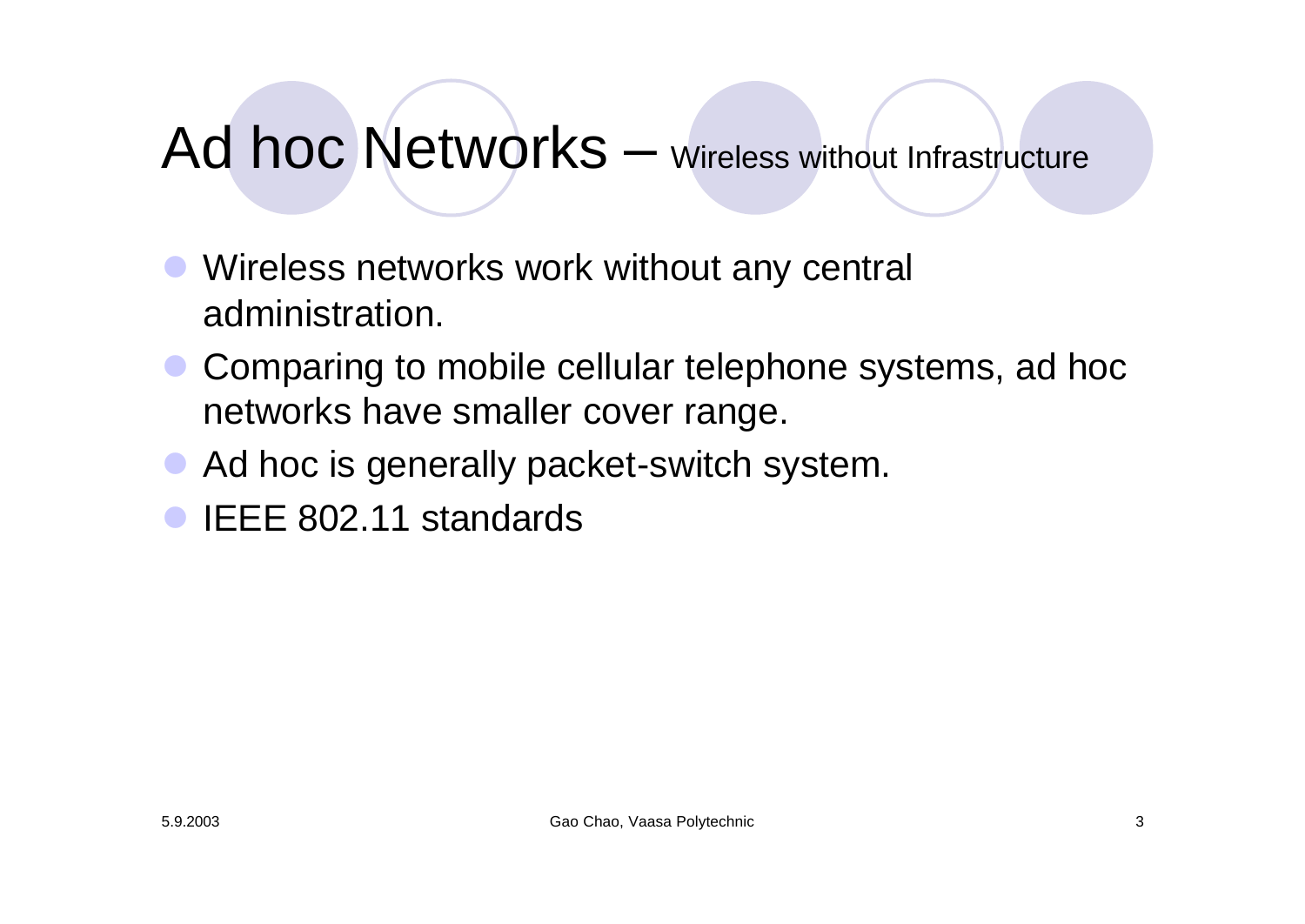# Ad hoc Physical Layer

- Basics:
	- O 2.4G Hz FHSS (Frequency Hopping)
	- O 2.4G Hz DSSS (Direct Sequence)
	- O Infrared
- 1 Mbps or 2 Mbps raw data rate
- l 11Mbps or higher data rate (IEEE 802.11a, IEEE 802.11b)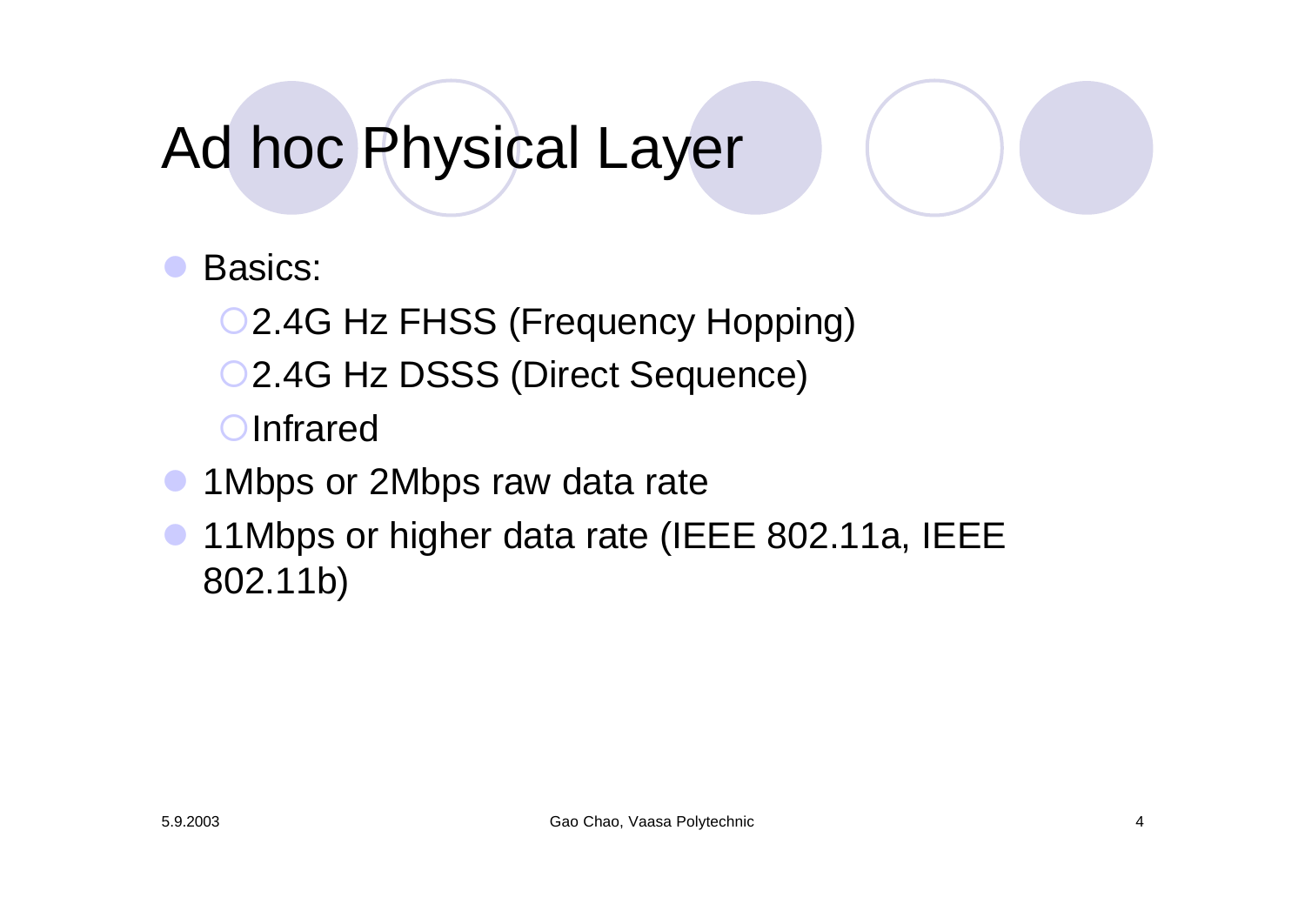# Ad hoc MAC layer

- Ad hoc MAC layer uses a Carrier Sense Multiple Access with Collision Avoidance (CSMA/CA) protocol.
- First the radio interface (carrier) is sensed.
- Source node sends (broadcasts) a Request-to-Send (RTS) packet with the destination node address
- The specified node replies a Clear-to-Send (CTS) packet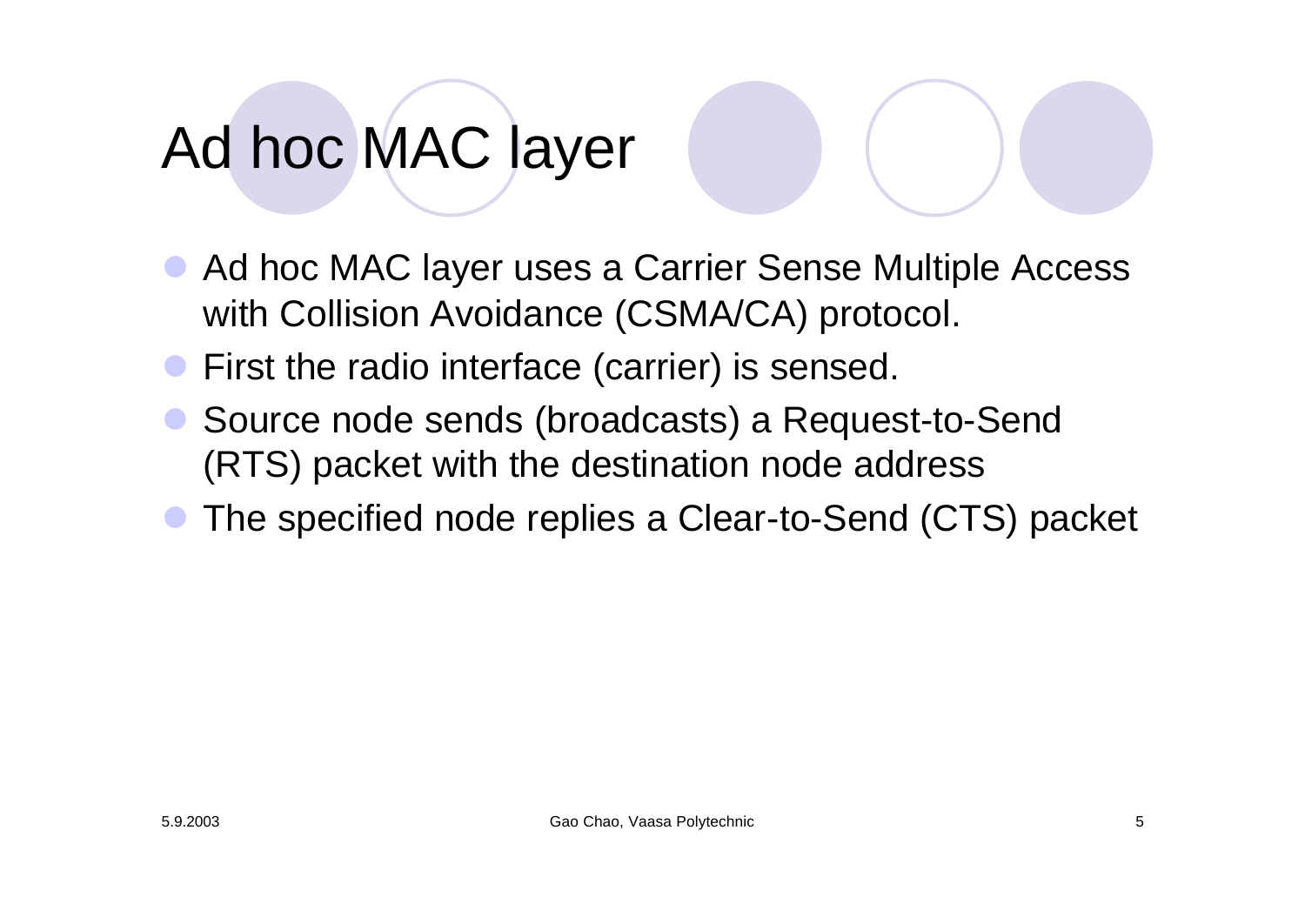# Ad hoc MAC layer

RTS-CTS can eliminate Hidden Node and Expose Node problems

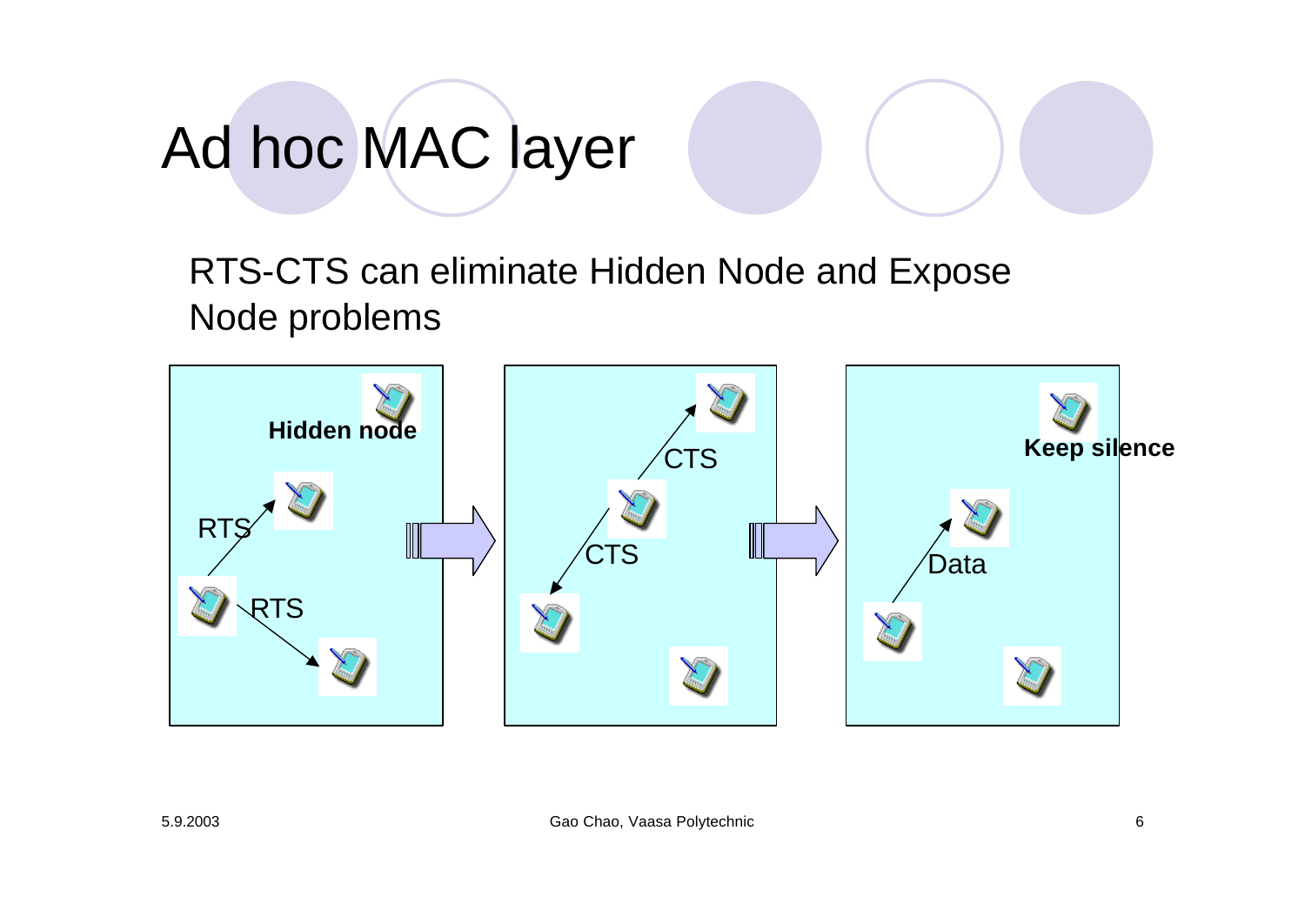# Multihop Ad hoc Networks

- The devices in Ad hoc network generally have limited power supply
- Ineffective to use high transmission power to cover all nodes in the network
- **Data packets are** relayed by intermediate nodes – multihop ad hoc network

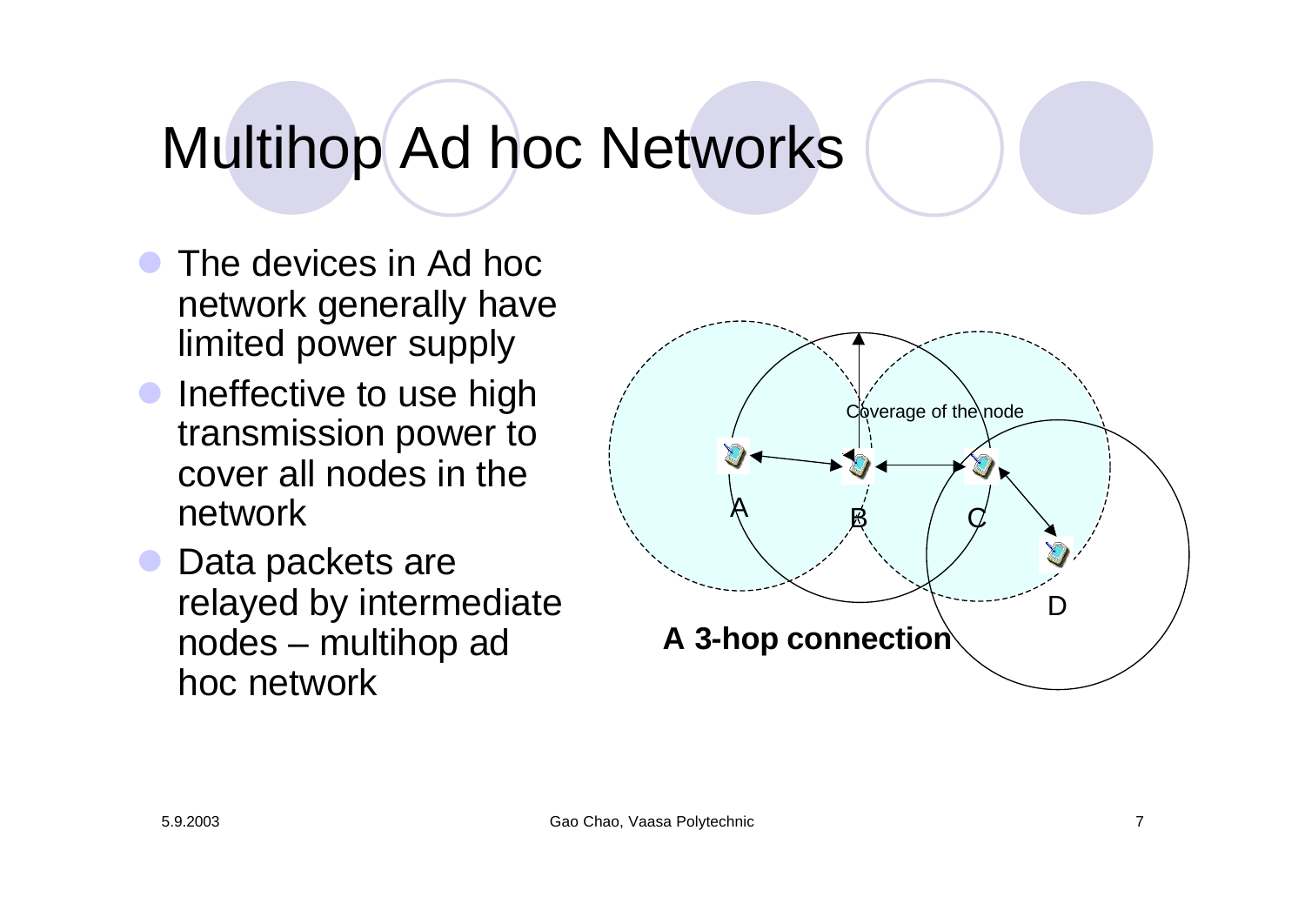## Energy consumption by Multihop

l For a given threshold receiver power *Pr*, the minimum transmit power *Pt* is  $Pt(d) = Pr$  $d^n$ *d* =

- *n* is the path loss exponent, typically is 4. *K* is a constant. *K*
- With an intermediate node between the source and destination, the transmit power (energy) is the sum of two hops:

$$
Pt'(d) = Pt(d_1) + Pt(d_2) \text{ where } d = d_1 + d_2
$$

One can derive that the transmitting energy consumed by two-hop scenario is 1/8 of the single hop if the intermediate node has the same distance to the source and destination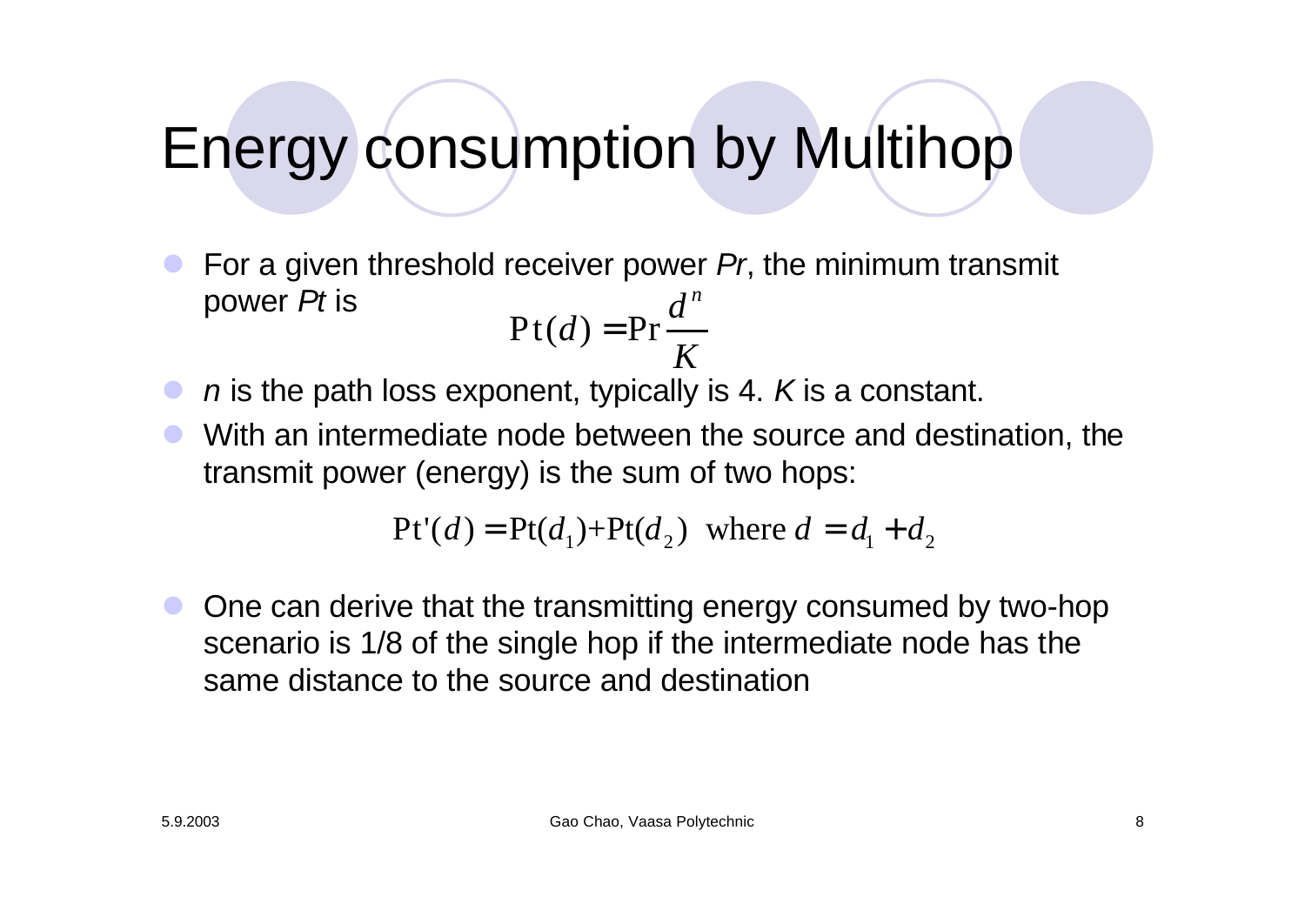# Ad hoc Network Routing

- Routing protocols are necessary in order to find a path between source and destination nodes in multihop ad hoc networks.
- Routing is challenged by the dynamic topology of the network.
- Basically there are two classes of routing algorithms: proactive and reactive.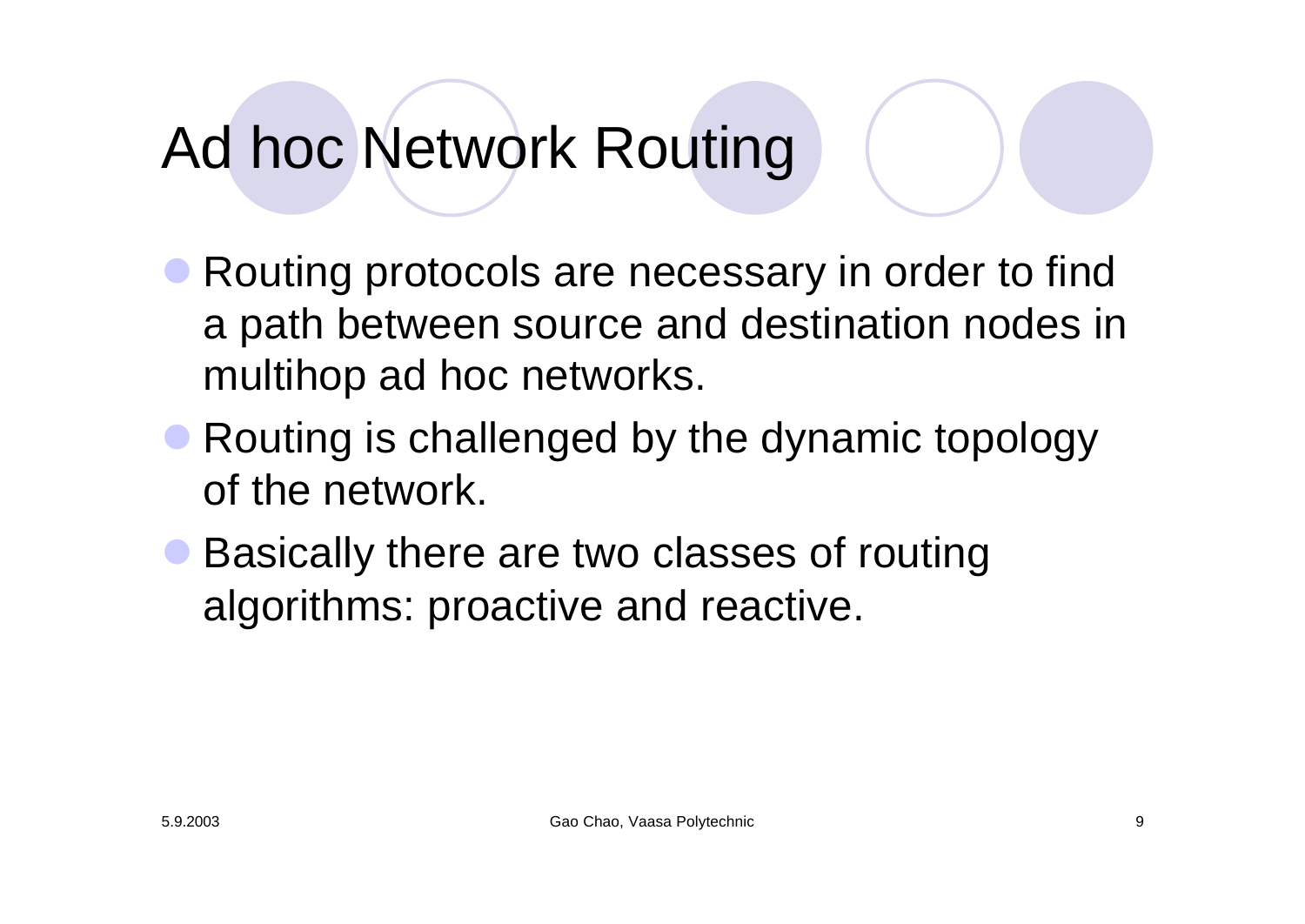# Ad hoc Network Routing

- In proactive routing, all the nodes maintain and periodically refresh routes to any other node in the network, even no traffic is carried on a maintained route.
- **In reactive routing, a route is established on** demand.
- Research shows that reactive routing schemes generate less overhead packets, thus consume less power than proactive ones.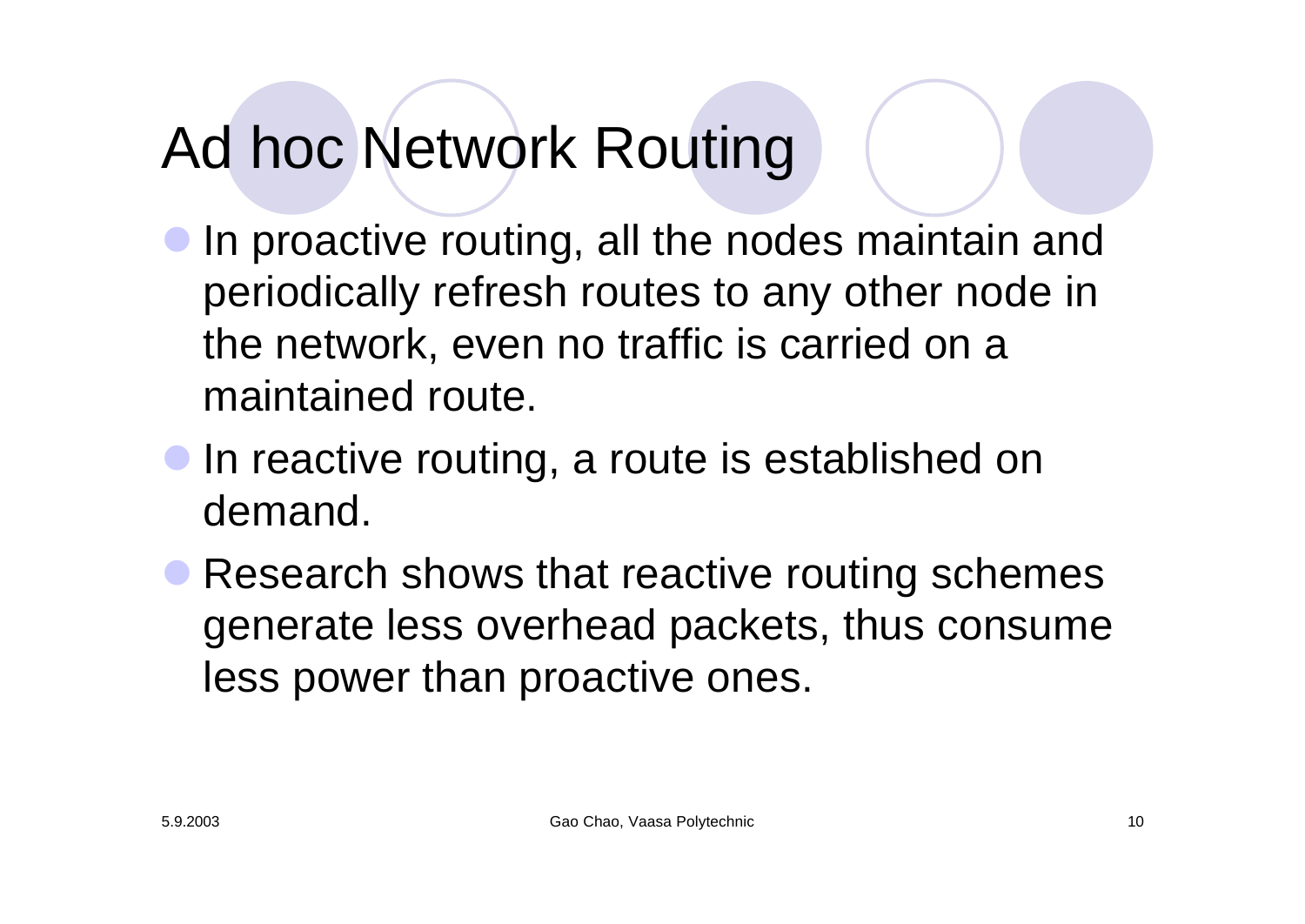#### Reactive Routing Example: Ad hoc On-demand Distance Vector (AODV)

• AODV is a reactive routing algorithm

- In AODV, there are 4 types of overhead packets (Routing Signalling):
	- HELLO to notify neighbours
	- RREQ (Routing Request) to initiate a routing procedure
	- RREP (Routing Reply) to confirm a route
	- O RERR to indicate a route failure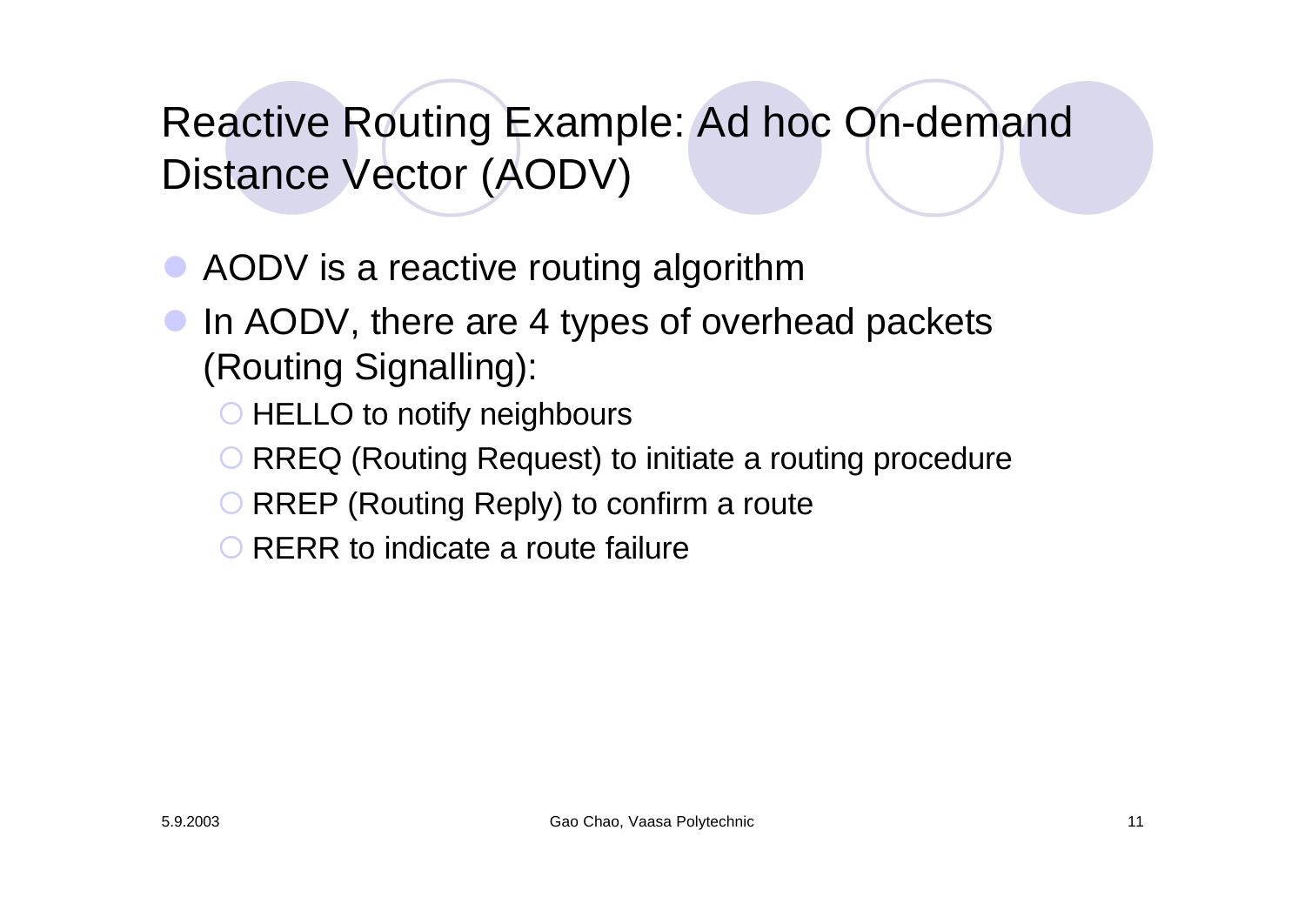# AODV – Path Finding (1)



The source node broadcasts RREQ message to its neighbours.

5.9.2003 Gao Chao, Vaasa Polytechnic 12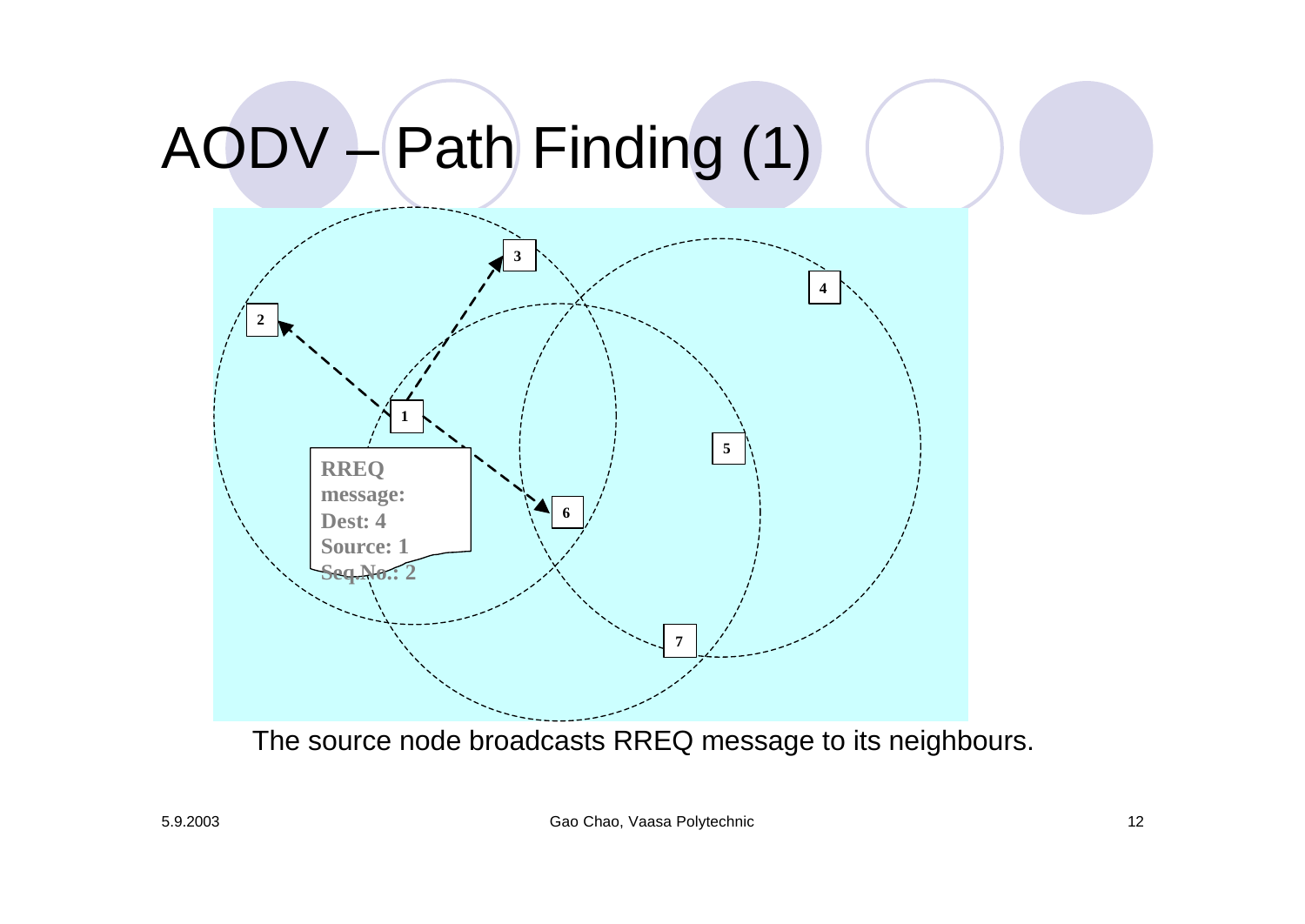# AODV – Path Finding (2)



On receiving RREQ, an intermediate node will broadcast it again.

5.9.2003 Gao Chao, Vaasa Polytechnic 13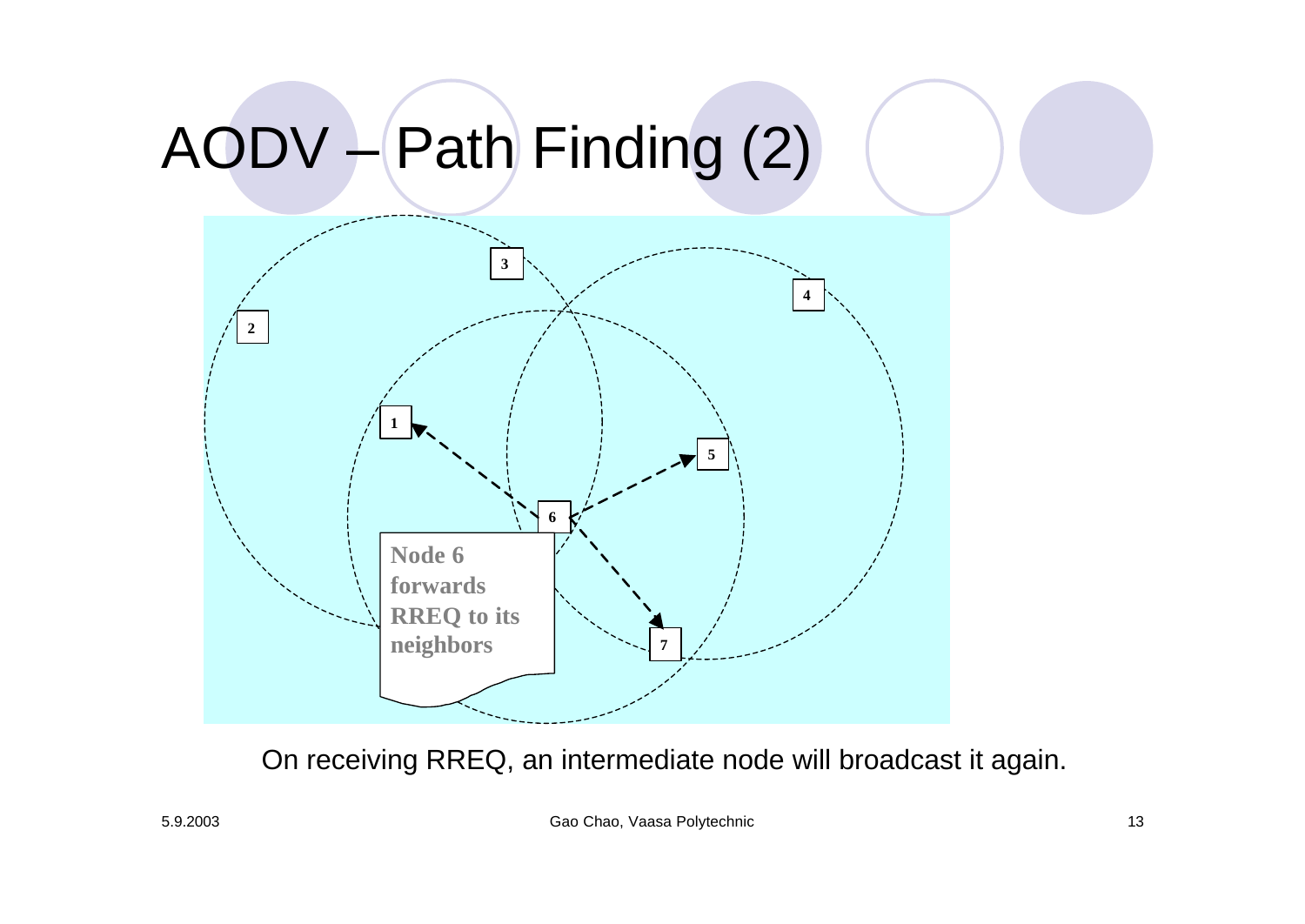# AODV – Path Finding (3)



Duplicated RREQ is discarded.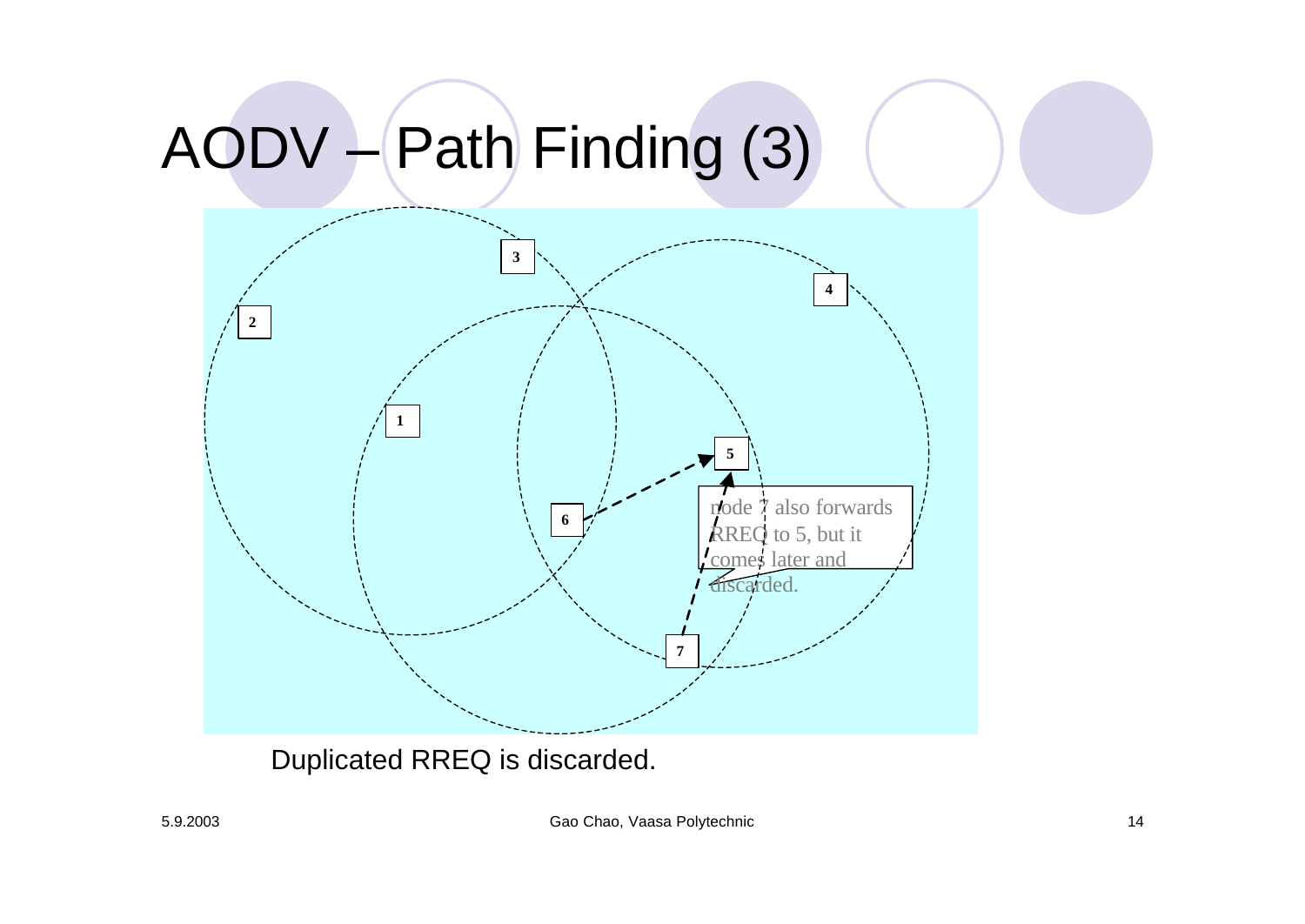# AODV – Path Finding (4)



The destination node\* replies RREP message when it receives a RREQ.

5.9.2003 Gao Chao, Vaasa Polytechnic 15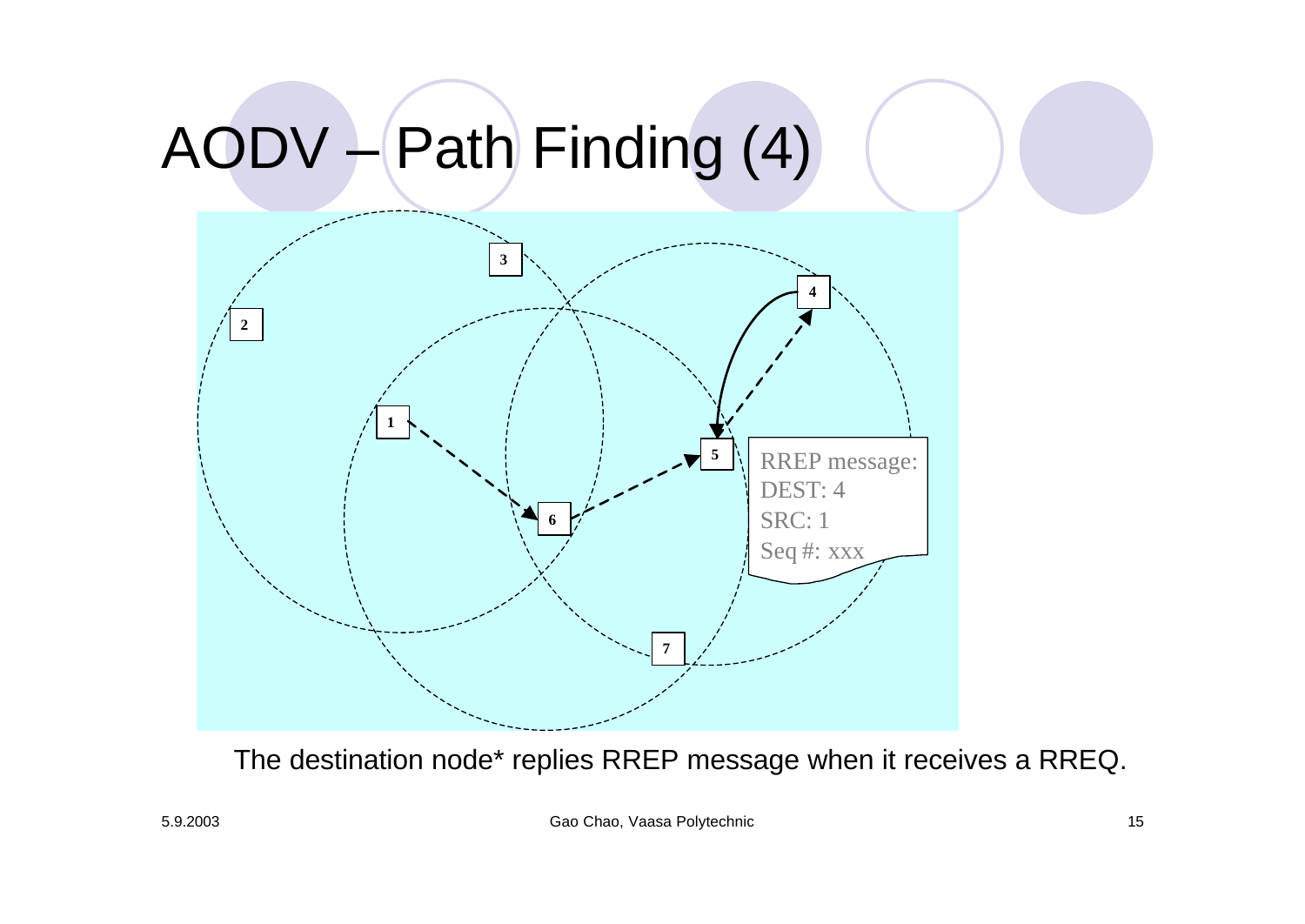# AODV – Path Finding (5)



The RREP will be propagated through inverse path to confirm a route.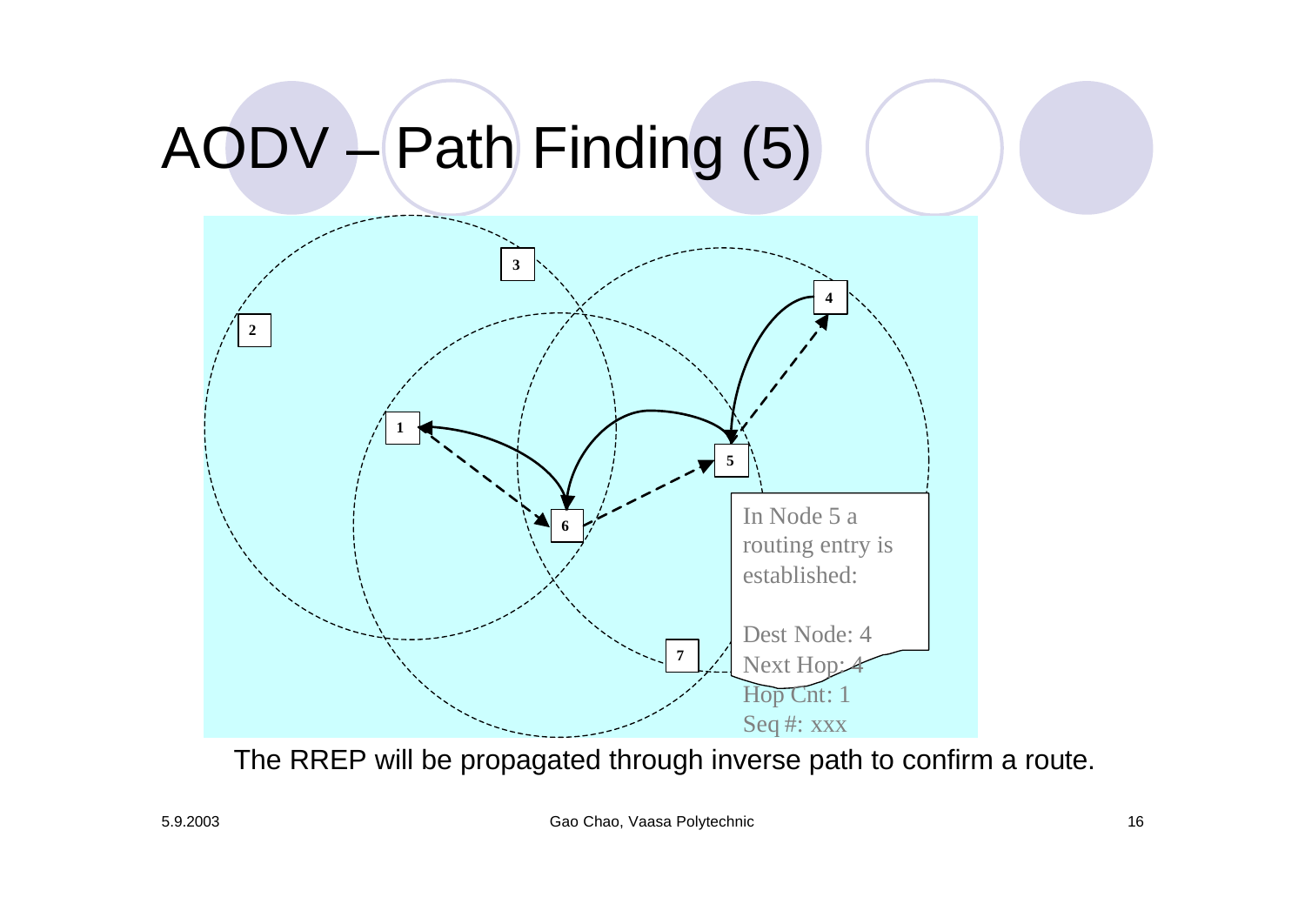#### Energy-Conserving Routing Schemes

l Network Device Power Control O Adaptive Energy-Conserving Routing (AECR) ° Coordinated Energy-Conserving Routing (CECR)) **Battery-Lifetime Determination** Time Delay On-Demand Routing (TDOR) Battery-Lifetime & Traffic-Load Determination ° EAODV for Optimal Path Discovery\* (EAODV)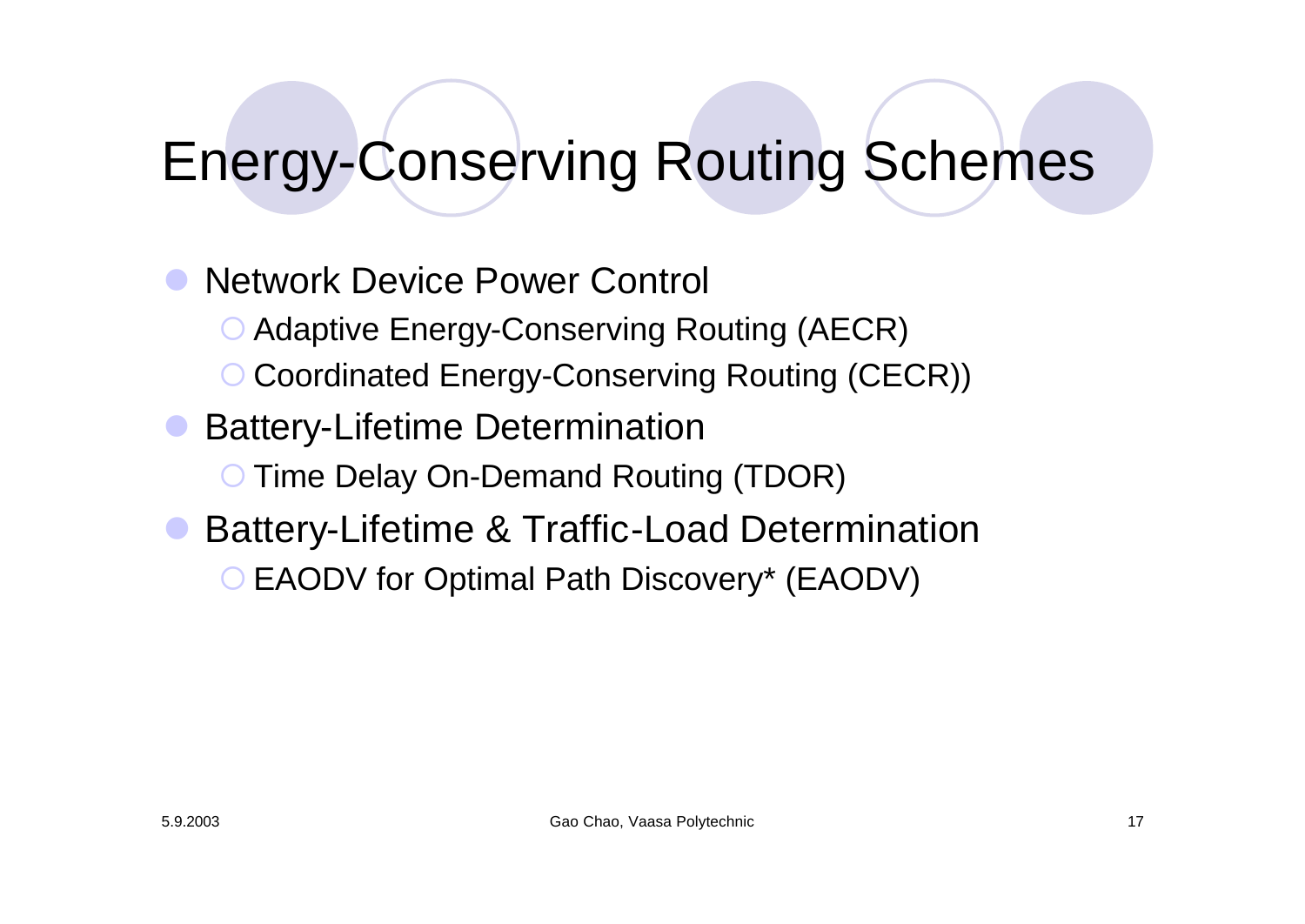# Energy-Conserving Routing (1)

- Adaptive Energy-Conserving Routing for Multihop Ad *hoc Networks*, by Ya Xu, John Heidemann, and Deborah Estrin, http://citeseer.nj.nec.com/310126.html
- The research shows that in receiving/listening mode, the power consumption is still considerable.
- Two algorithms are presented here:
	- **OBasic Energy-conserving Algorithm (BECA)**
	- ○Adaptive Fidelity Energy-Conserving Algorithm (AFECA)
- Basically these two algorithms will determine the chance that a node may participate in a route.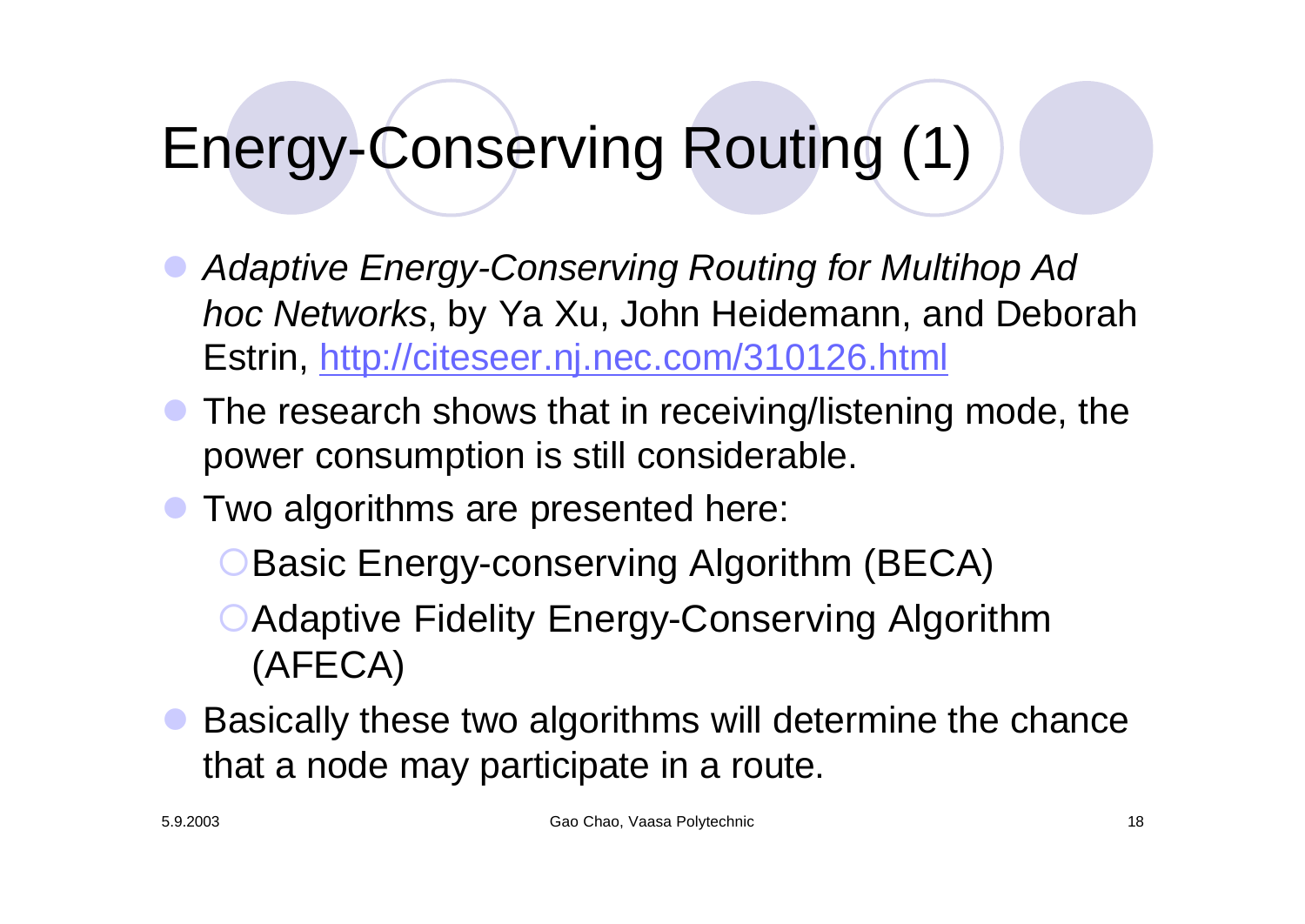# Energy-Conserving Routing (1)

- **In BECA, nodes are in** one of three states:
	- Sleeping
	- **O** Listening
	- Active
- When in the sleeping state, radio is turned off to save energy.
- A timer is used to change state when time-out.

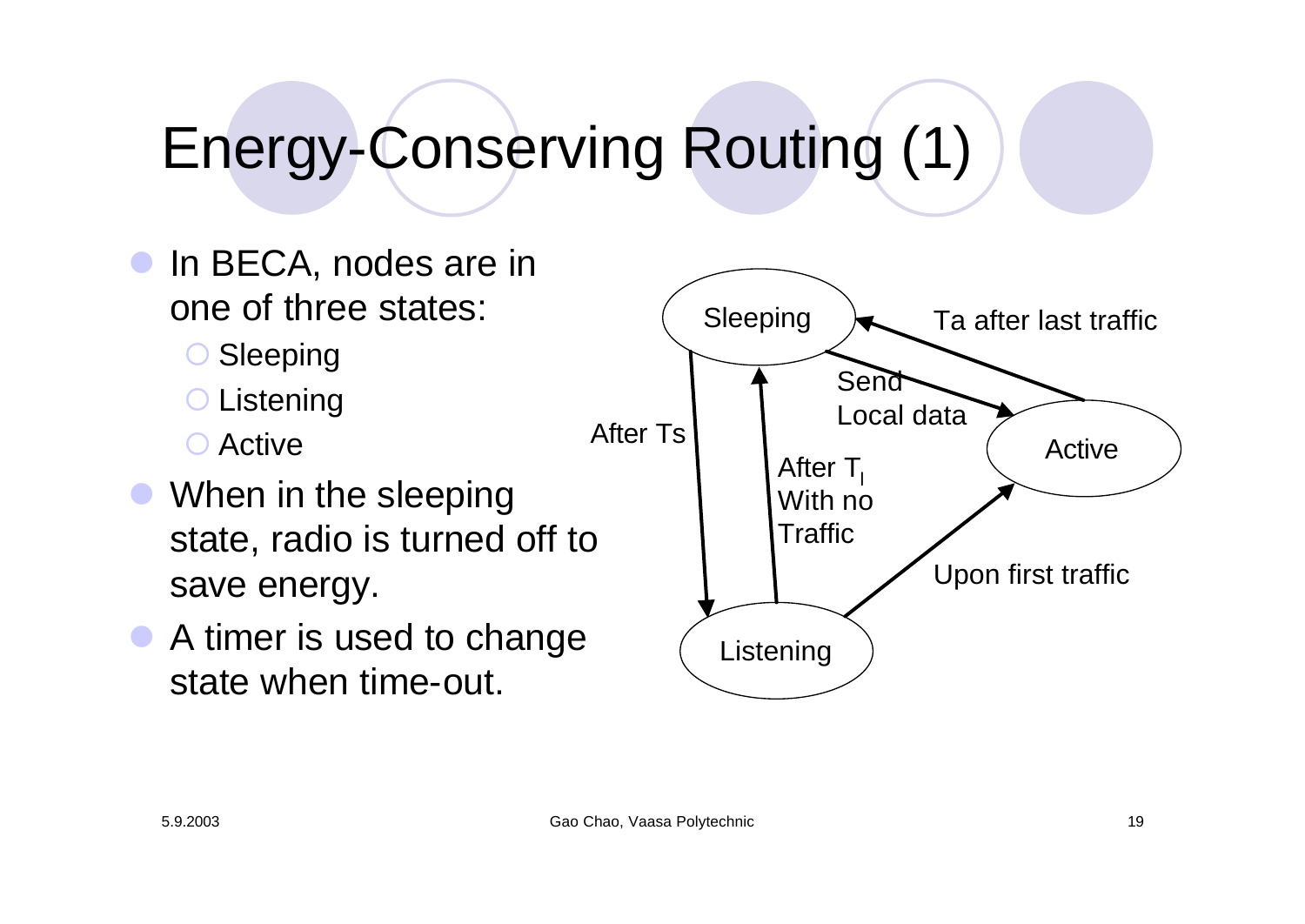# Energy-Conserving Routing (1)

- In AFECA, a node can improve energy conservation by estimating node populating and increasing sleep time when other nodes are available.
- The sleeping timer is simply set as Tsa, which is

$$
T_{SA} = random(1, N) \times T_S
$$

• Here N is the number of neighbours, Ts is the unit sleeping time in BECA.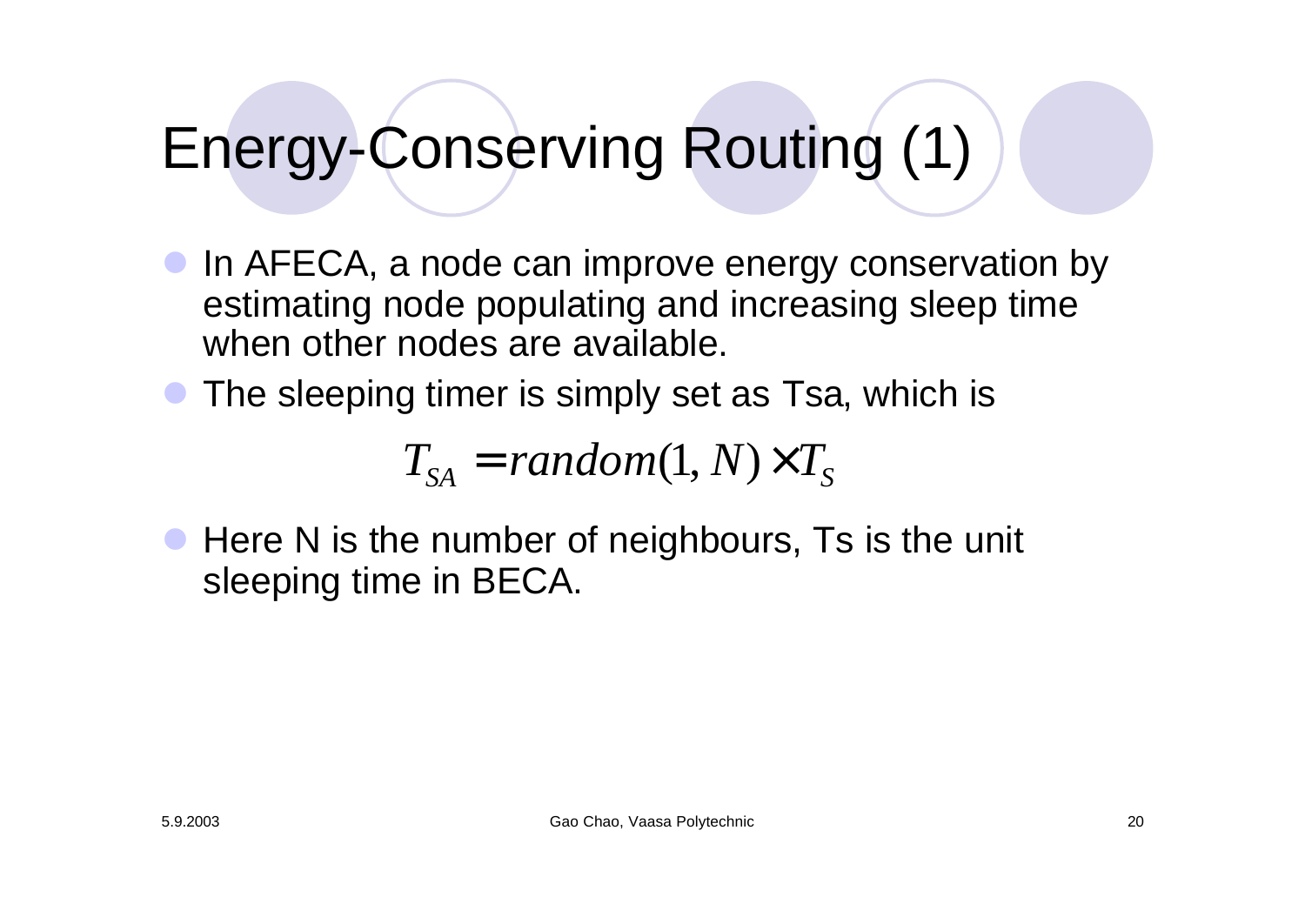# Energy-Conserving Routing (2)

- **Coordinated Energy Conservation for Ad hoc Networks,** by Chavalit Srisathapornphat, Chien-Chung Shen, Communications, 2002. ICC 2002. IEEE International Conference on , Volume: 5 , 2002
- **An algorithm called Coordinated Energy Conservation** (CEC) for ad hoc was introduced
- A set of backbone nodes are selected to coordinate energy conservation.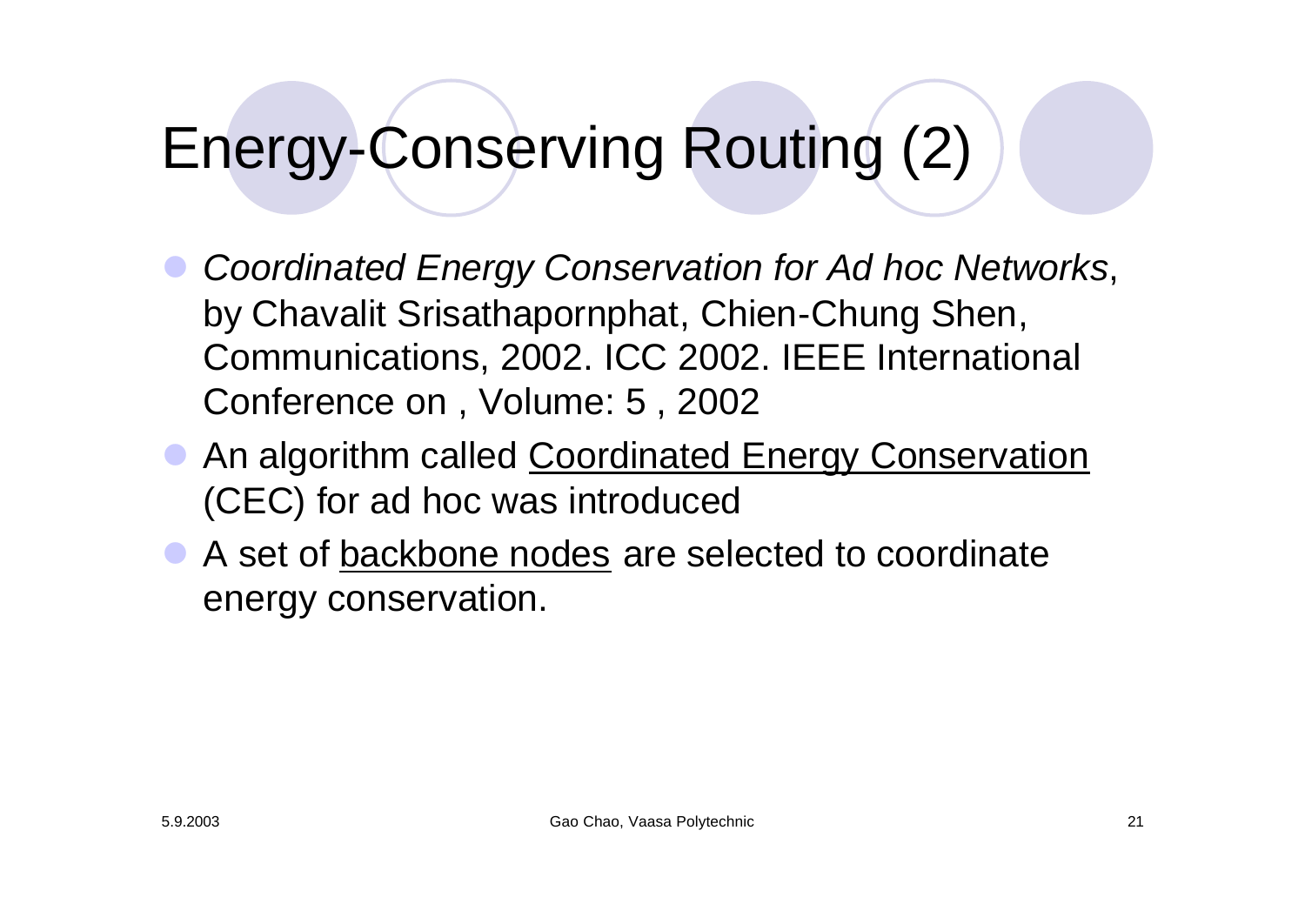# Energy-Conserving Routing (2)

- A backbone node works as a server, which serves a group of clients.
- A server and its clients use Coordinated Energy Conservation Algorithm to collaborate.
- A client sends its states (include intension to transmit, battery remaining, etc) to its server.
- The server replies either a grant to transmit or a duration that the client can turn off the radio interface (sleep).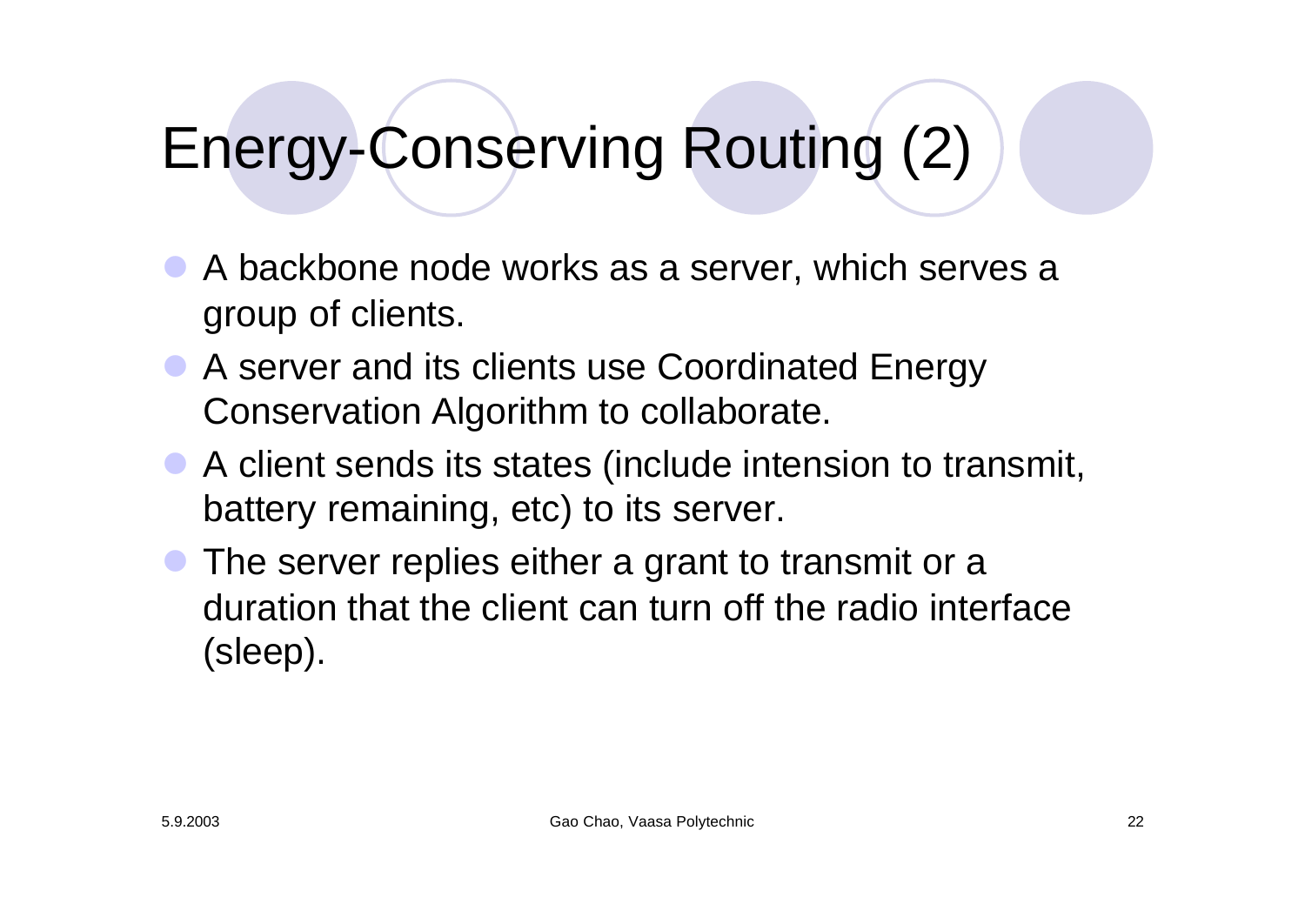#### Energy-Conserving Routing (2): Network topology and Client Algorithm



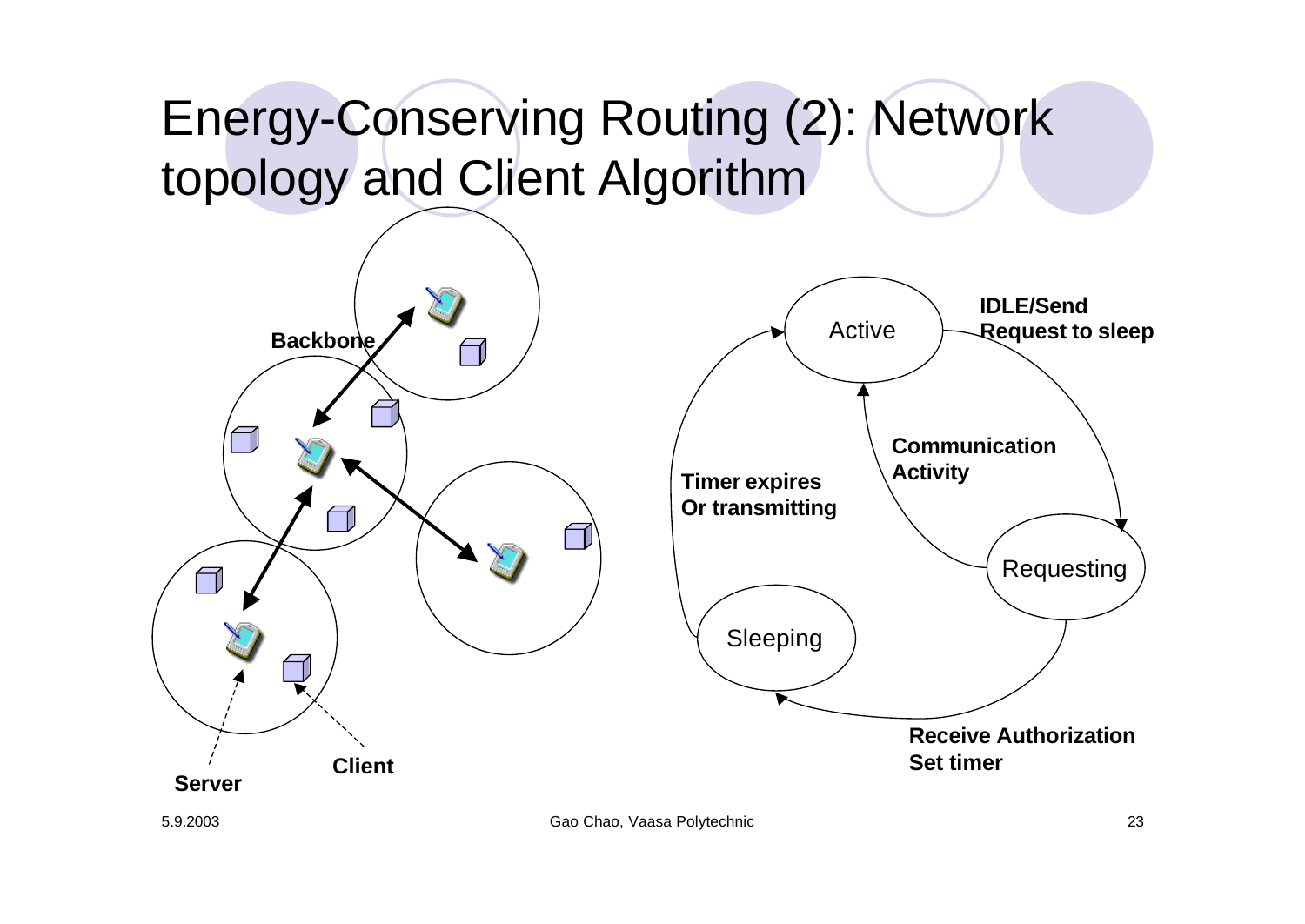# Energy-Conserving Routing (3)

- **Implementation of an Energy-Efficient Routing Protocol:** *Time Delay On-Demand Routing Algorithm (TDOR)*, Tran Minh Trung and Seong-Lyun Kim, Proc. IEEE Conference on Mobile and Wireless Communications Networks, Stockholm, Sweden, 2002
- **In TDOR, a node holds the RREQ packet for some** times, inversely proportional to its own residual battery capacity.

$$
T_i(C_i^t) = \frac{1}{C_i^t}
$$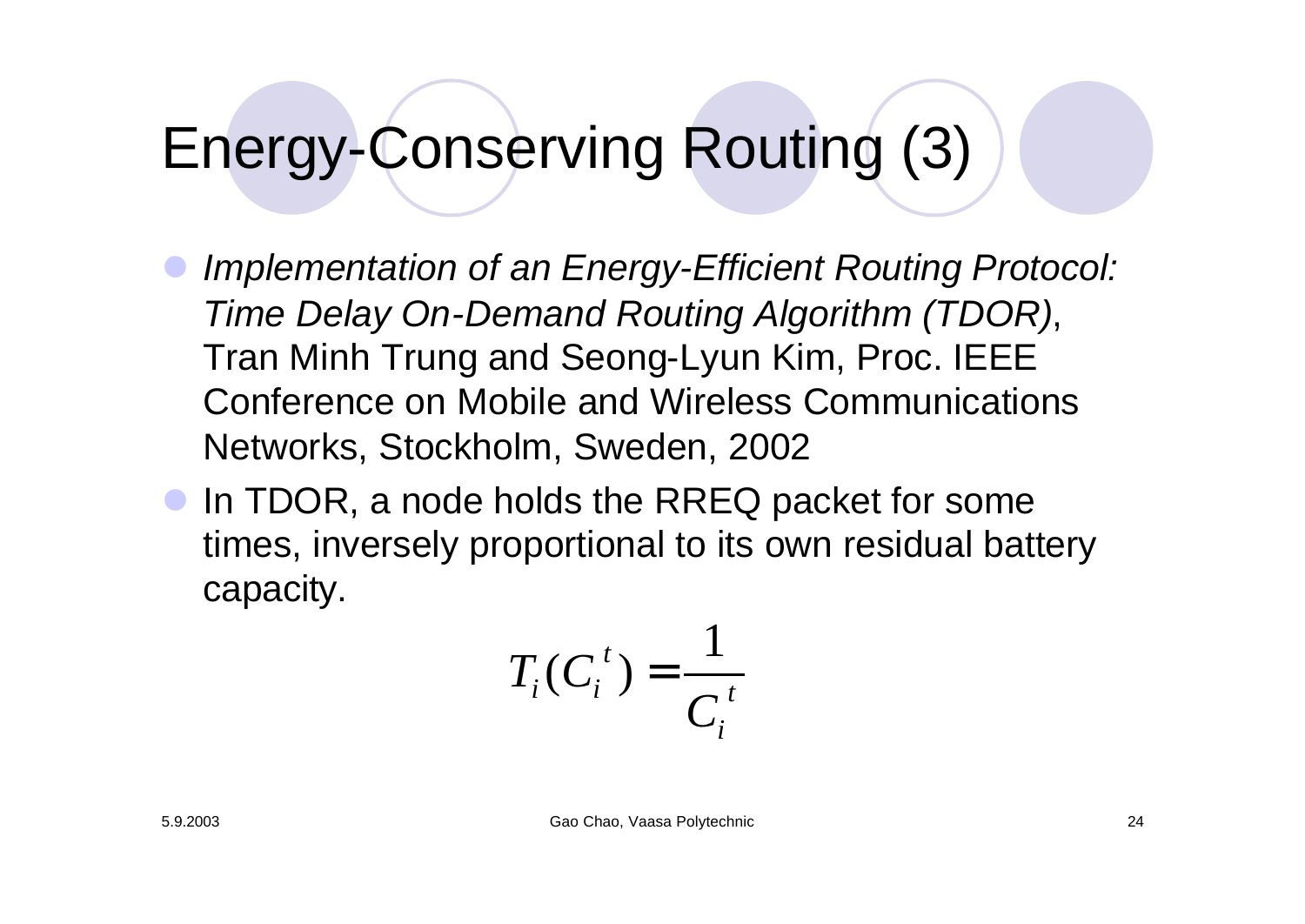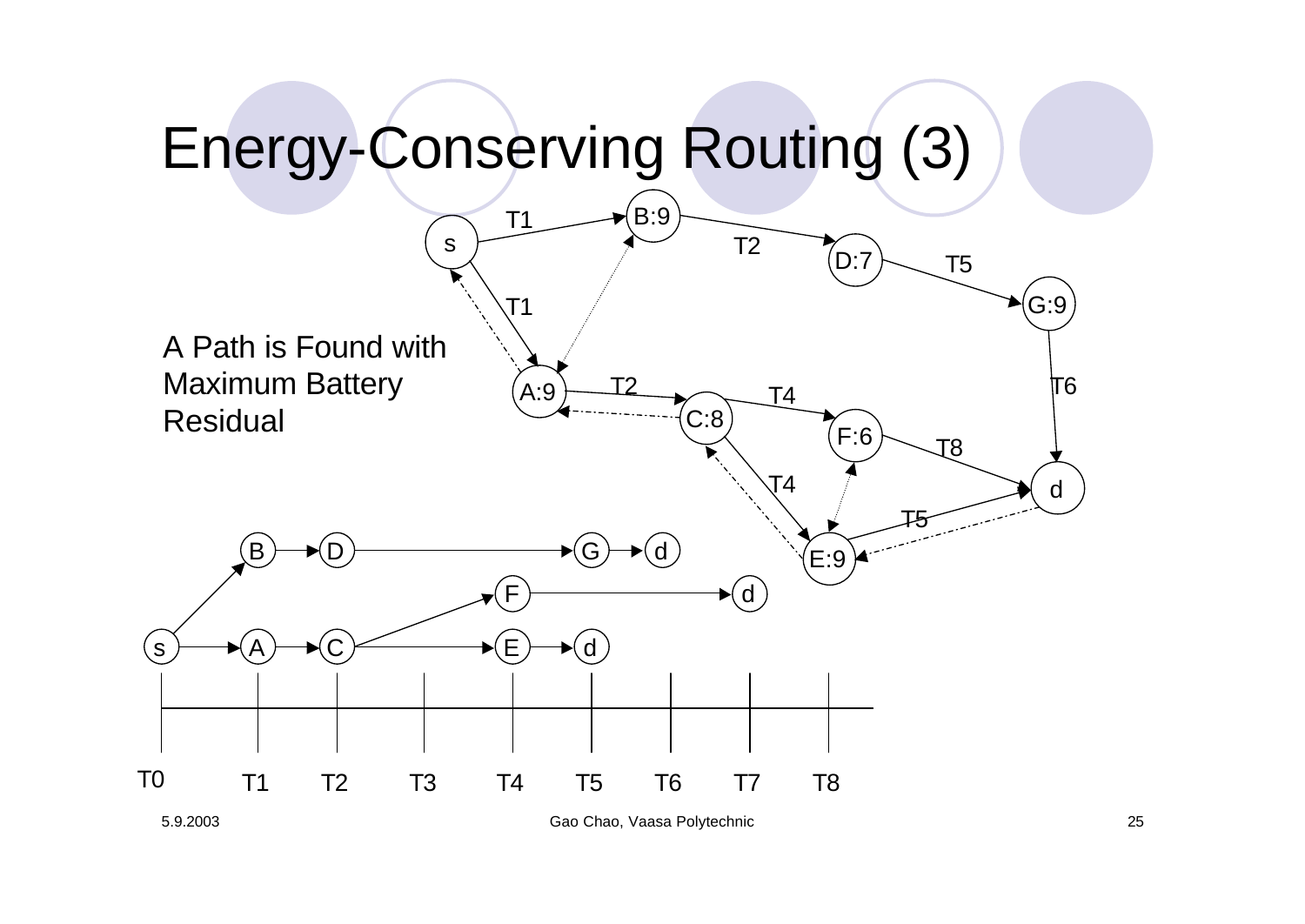# Optimal Path Routing AODV

-Based on Ad hoc research group result at Vaasa University

- In the original AODV, the destination node sends RREP message immediately after receiving the first RREQ message.
- This mechanism cannot guarantee that the optimal path is found.

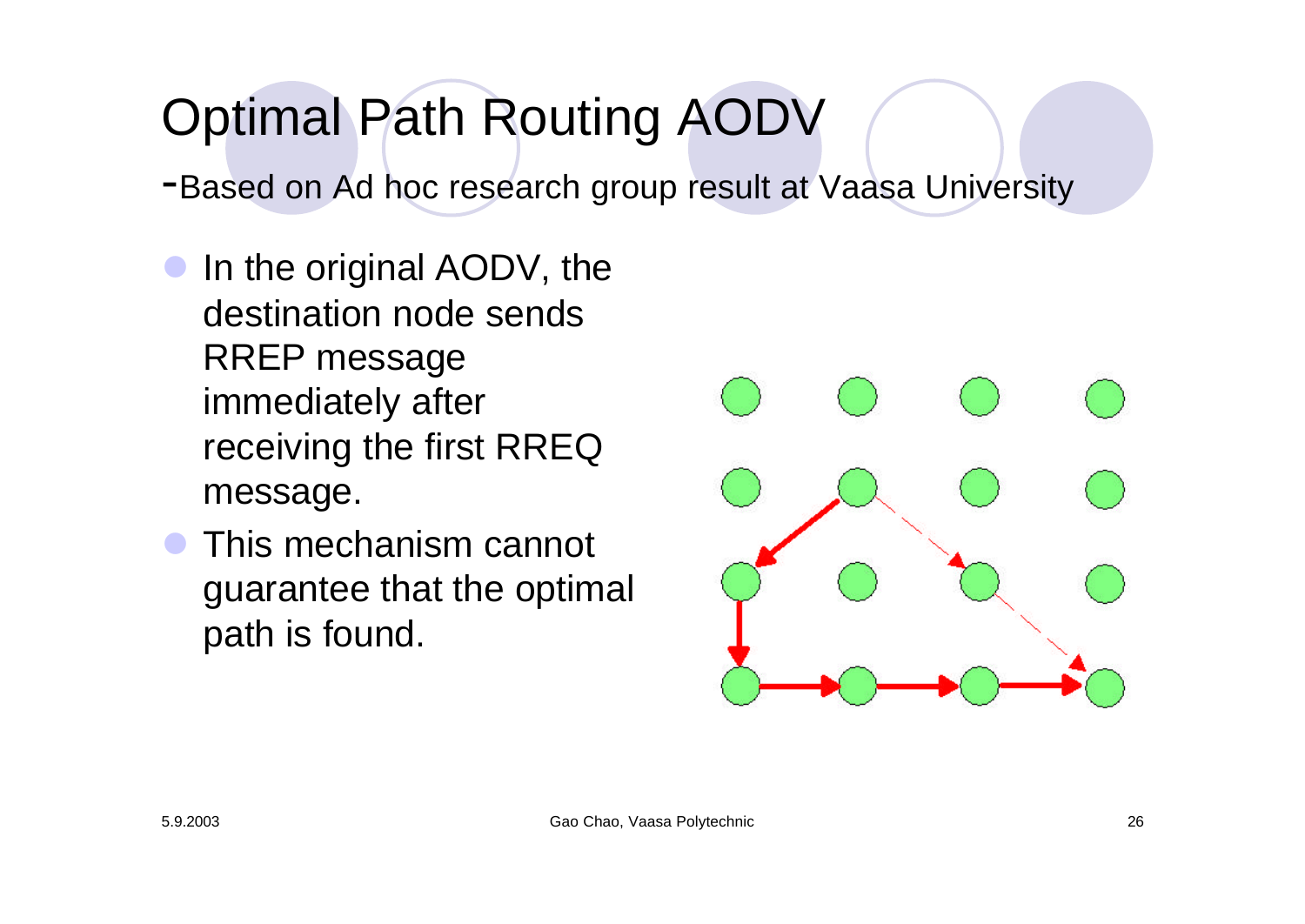# Optimal Path Routing AODV

- Meanwhile, the intermediate nodes involved in the established route may be already heavily loaded (traffic consideration) or running out of battery power (energy aware).
- **A new approach is considered, in which some Additional** (Extended) information is added to the RREQ and RREP packets. It gives the network possibilities to find an optimal route.
- The purpose to let the nodes in ad hoc network equally participate the network activity. Thus energy dissipation is equally decreased and the total network lifetime increases.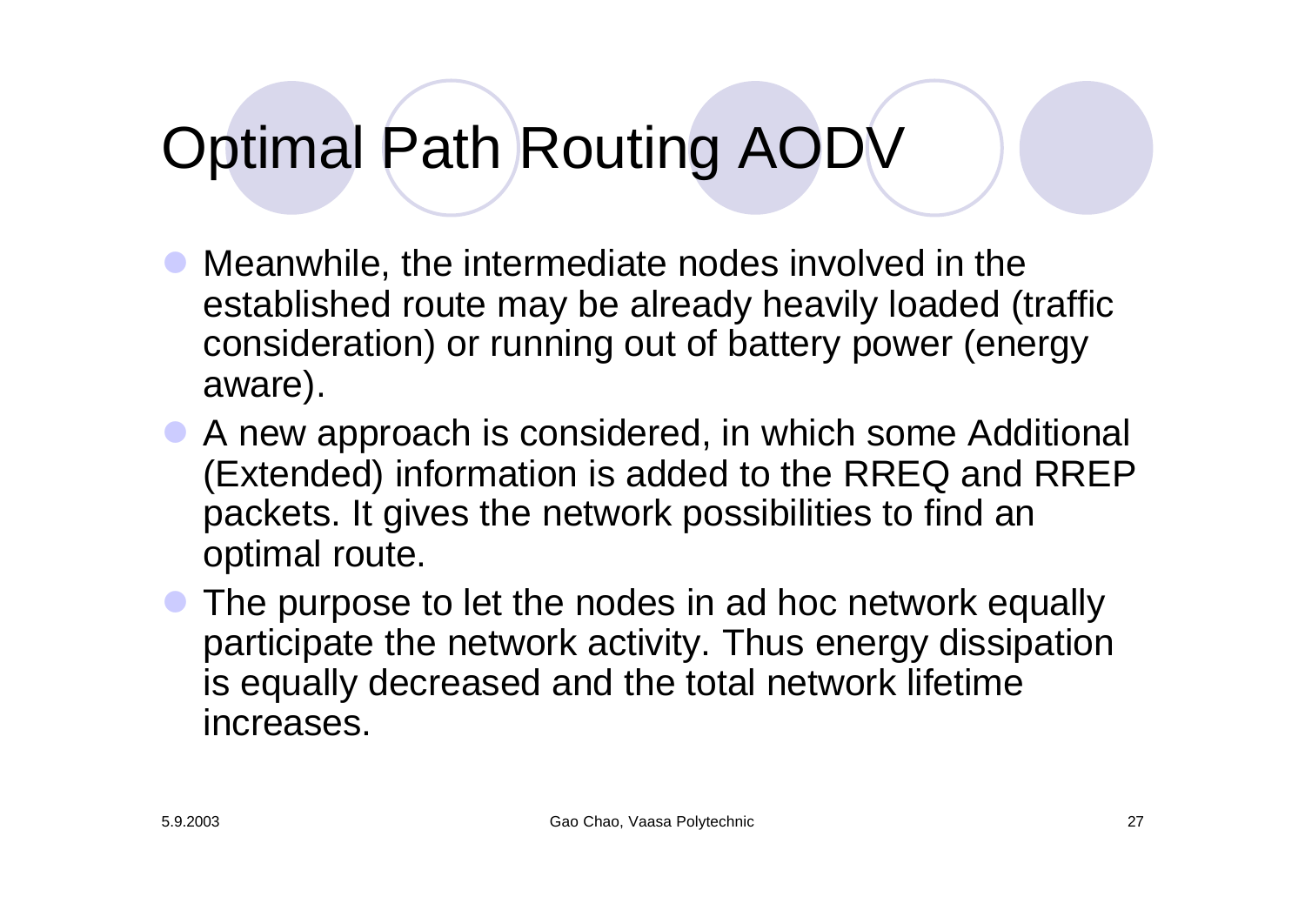## The Extended Message in RREQ

In the extended message of RREQ, we need **route select field (RSF)**, which is a metric of the node's battery residual and the traffic load the node has taken recently

Type (8) | reserved bits (5) | others (11) | hop count (8)

RREQ ID

Destination IP address

Destination Sequence Number

Originator IP address

Originator Sequence Number

Route-select Field

32-bit word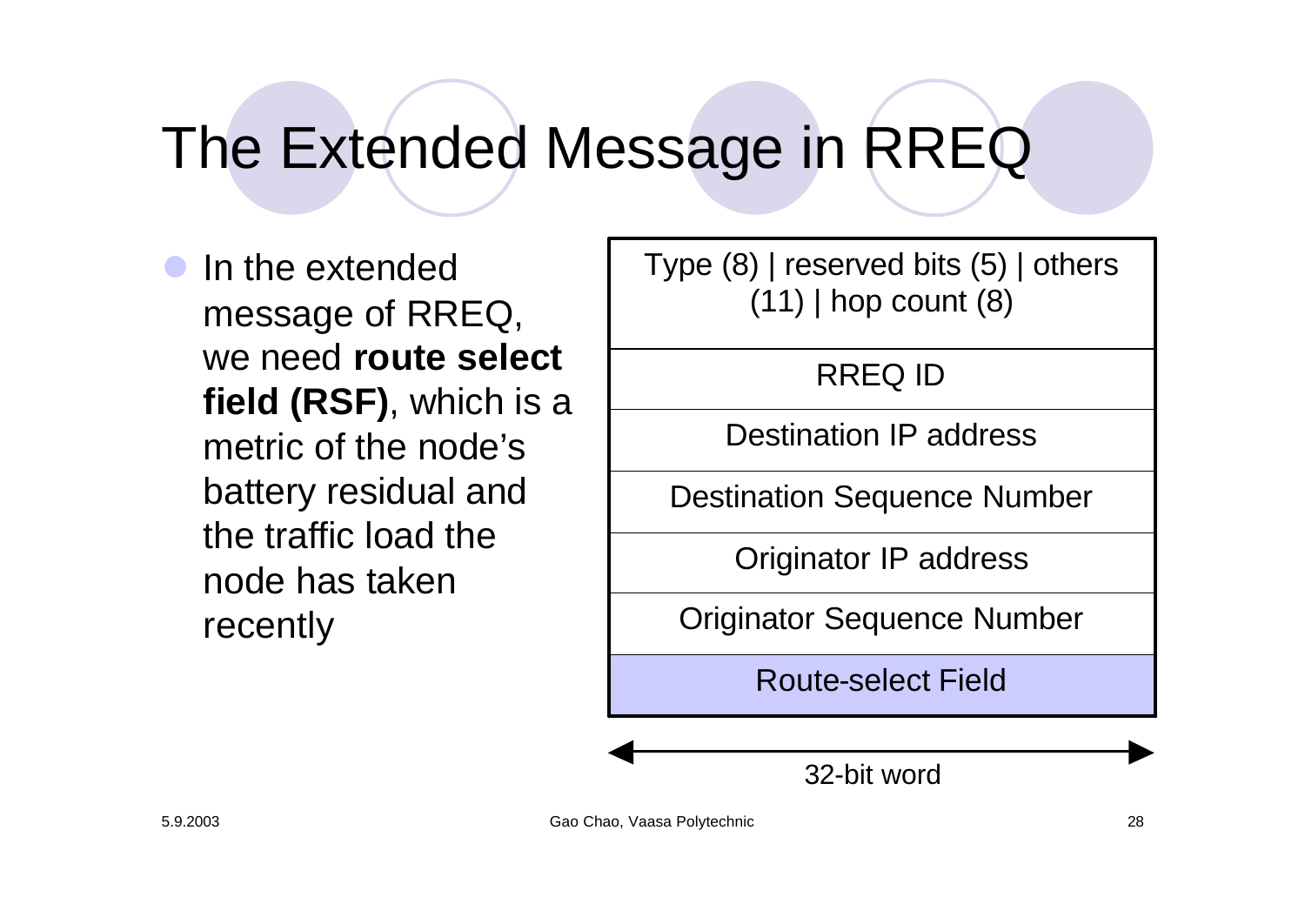# Route Select Field (RSF)

Noted as

$$
\boldsymbol{t}_{R}=\frac{B}{L}
$$

l Battery Lifetime *B*

○ Can be retrieved from OS (Linux)

l Traffic Load *L* is a historical value.

 $\bigcirc$  Can be given by the ratio of the number of bits transmitted by the node in a fixed past time.

$$
L = \frac{N_b}{T_0}
$$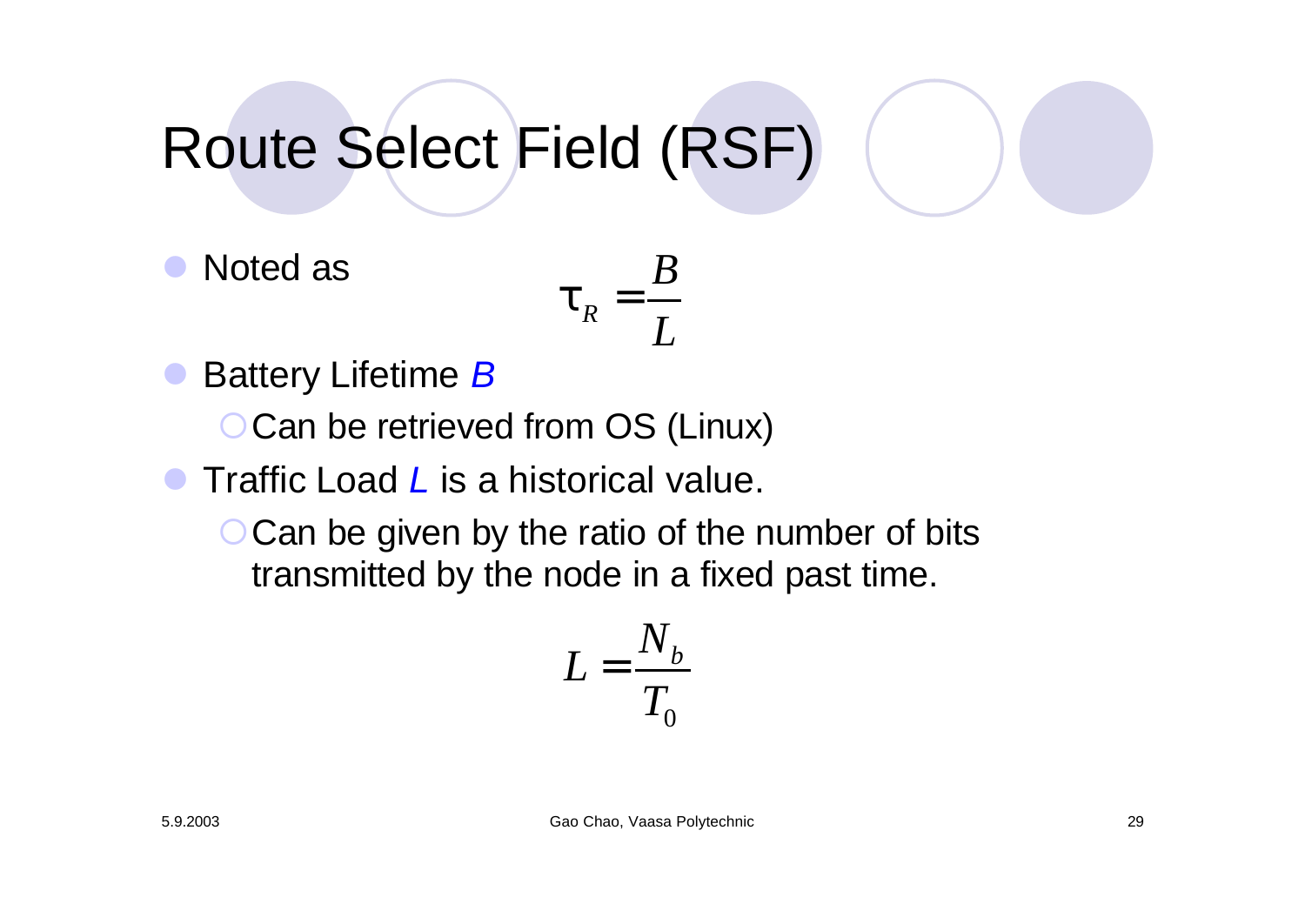### The Route Establishment

- The source node initiates a RREQ will maximum RSF.
- **Every node that has received a RREQ will check the** RSF and calculate its own battery/load metric. If it is lower than the one in RSF, it will replace it by its own.
- **The destination node will reply the first arrived RREQ to** ensure the minimum latency of route establishment. Meanwhile, it will keep the value of RSF in its cache.
- **If another RREQ arrives at the destination, the node will** compare the RSF with its cached value. If the new RSF is greater than the cached one, send a RREP and replace the cache by the new value.
- The source node will change its route table if another RREP comes from the same destination.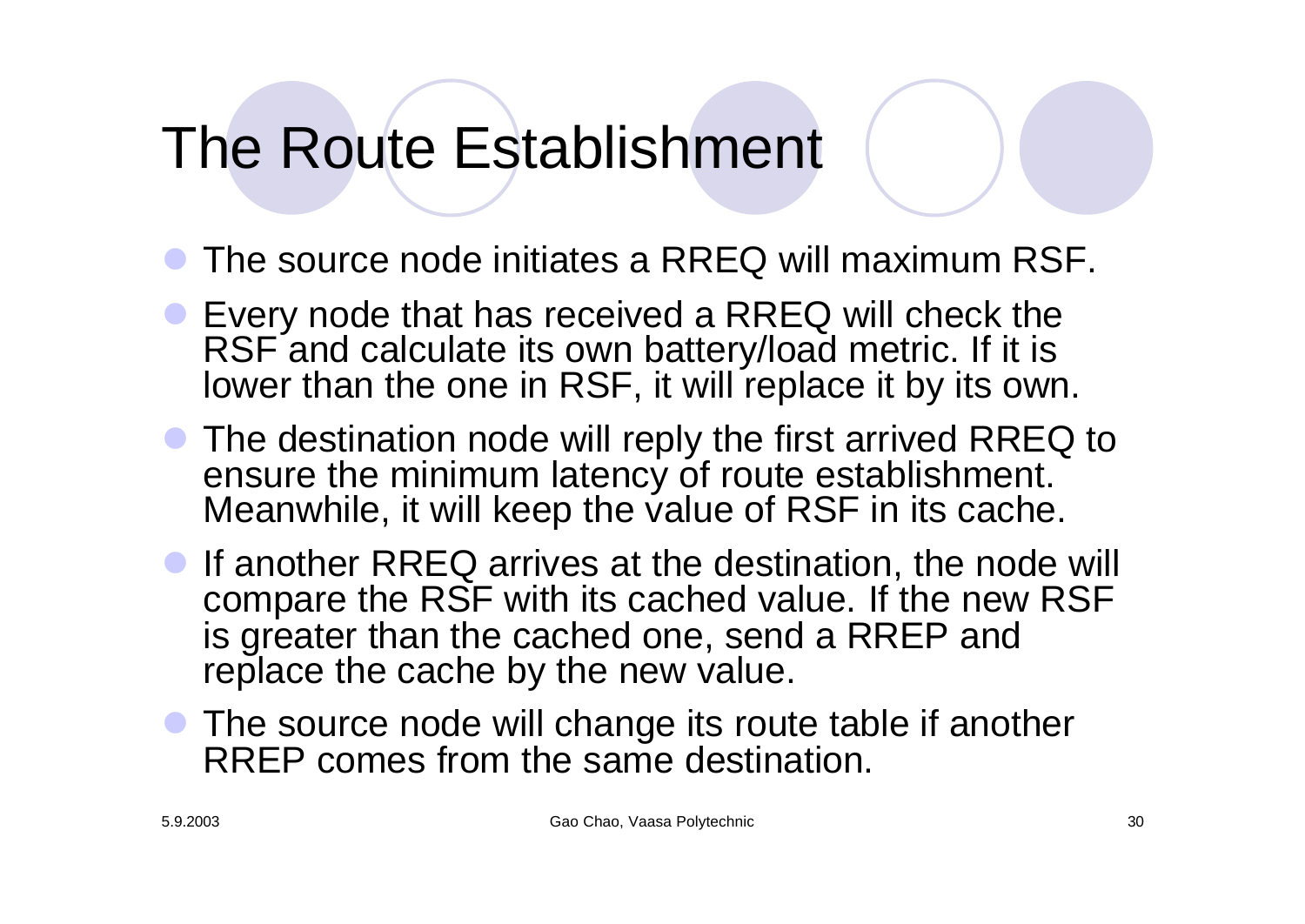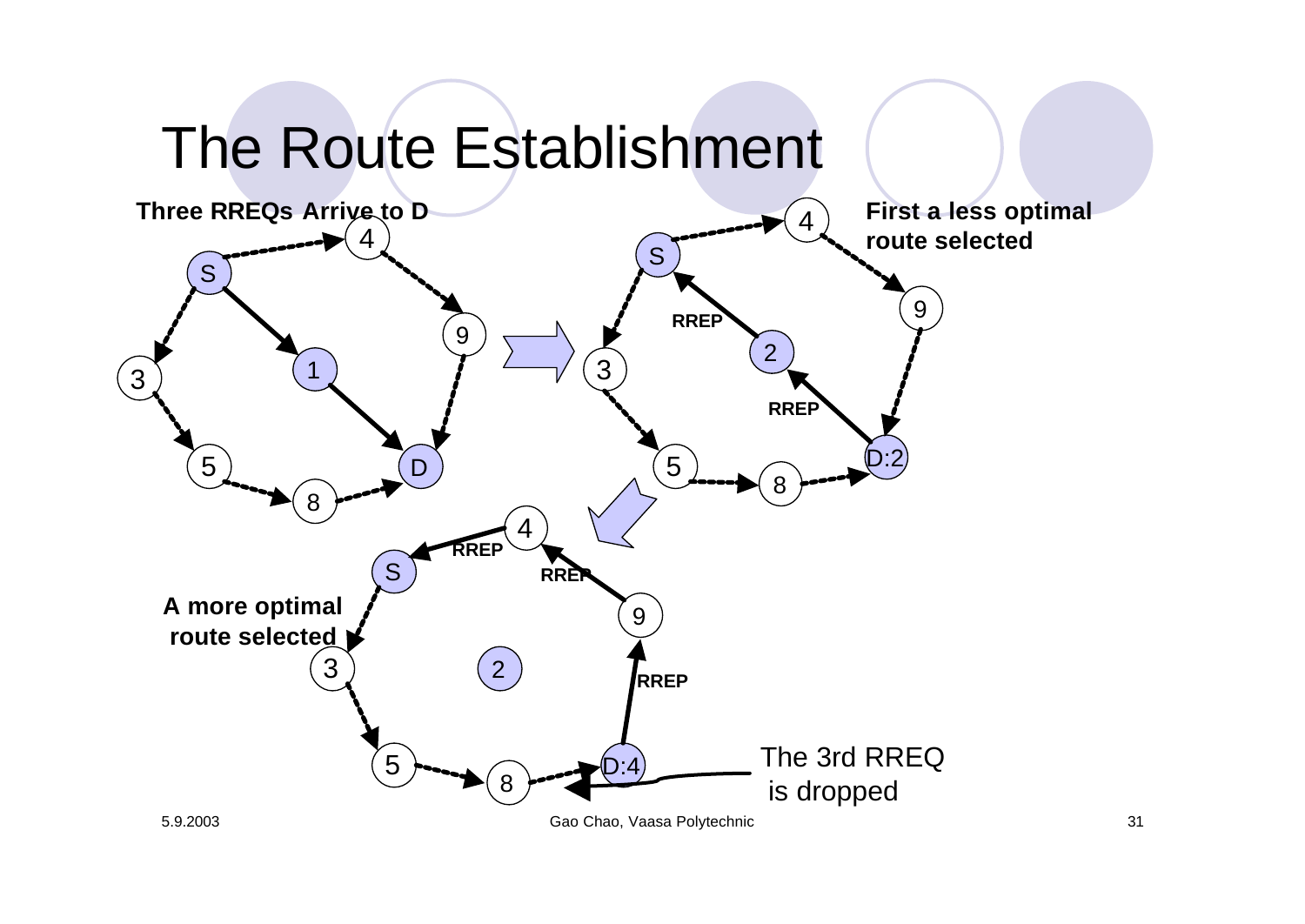### Advantages & Disadvantages

#### Trade-offs:

- ° Longer Packet Length of RREQ and RREP
- ° More than one copy of RREP may be sent out
- ° Node load is increased to calculate RSF and more memory required.
- Gains:
	- **C** Energy Conservation
	- ° Optimal Path possibility increase
	- Data packets propagation improved through the better path
	- Compatible with original AODV nodes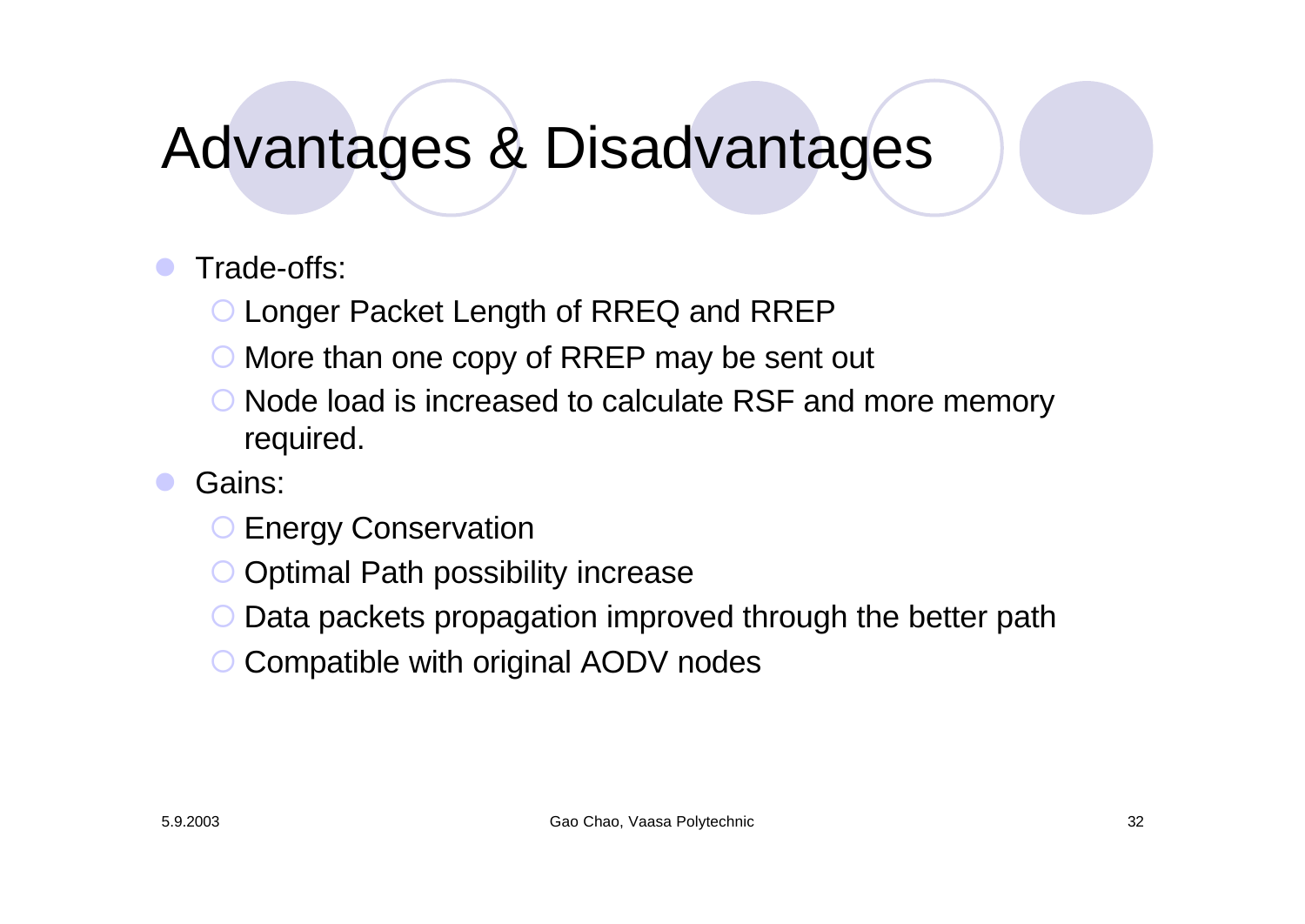# Conclusion

- Routing plays an important role in energy conservation (to select suitable nodes to relay packets).
- **Energy conservation routing increases the node** complexity and decreases the throughput of the network; meanwhile, it prolongs the network lifetime thus increases overall performance.
- Questions described here are still open